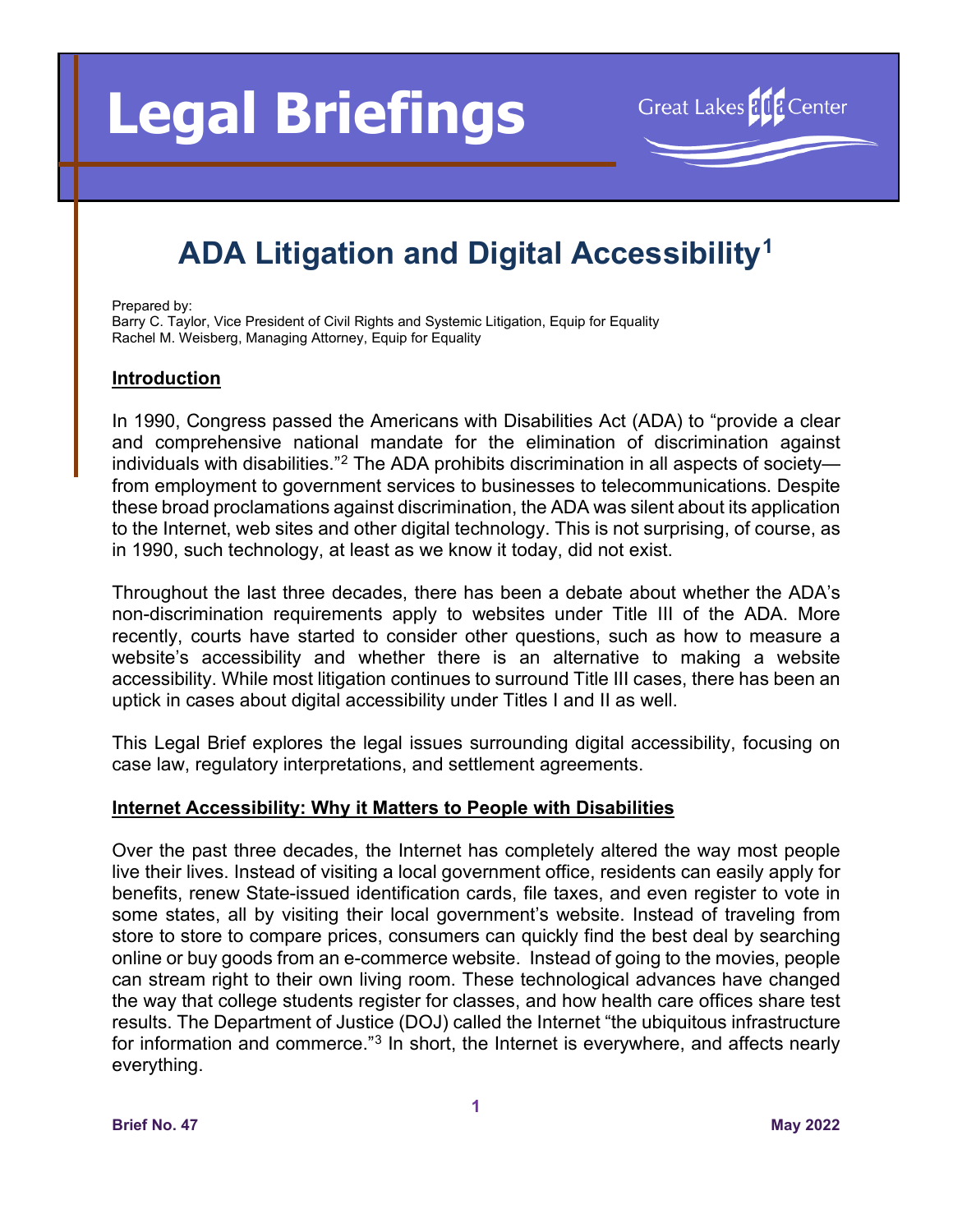For some people, including many people with disabilities, the technology opens doors. However, many people with disabilities have a difficult or impossible time navigating certain websites or mobile apps due to the existence of electronic barriers.

#### **A Primer on Website Accessibility**

This Legal Brief does not provide technical guidance on how to make an accessible website. Nonetheless, it is important to have a basic understanding of what accessibility means in the virtual world to have a better understanding of the legal issues at play. Thus, this Legal Brief includes a short (albeit incomplete) introduction to a few common barriers to website access. For those interested in the technical aspects of website access, see the end of this Legal Brief for information about the various technical standards, and technical assistance materials regarding such standards.

Many barriers that exist in the virtual world impact blind individuals who use assistive technology, such as screen-reading software. To aid the user, screen-reading software reads the text on the computer screen aloud. Screen-reading software only works, however, if the electronic content is configured in a readable way. For instance, if a website uses a graphic or an image to convey content, screen-reading software cannot read (or comprehend) the graphic or image, and as a result, the individual who is blind will be disadvantaged by not having access to the graphic/image's meaning. However, there is a simple solution to this problem. The web developer, or the individual adding the content to the site, can label the graphic/image with a text description. This is frequently referred to as tagging the image with an "alt text." With this additional description, the screen-reader (and consequently, the individual), will be able to obtain the same information conveyed visually through the graphic/image. For similar reasons, information conveyed through graphics or charts in an image form are only accessible with appropriate text descriptions. Further, given the way screen-reading software reads content, websites containing tables need to be labeled with row and column identifiers that ensure that the information is understood in a meaningful way. Likewise, screenreading software is unable to comprehend color, so when color is the exclusive medium to convey content, this content becomes inaccessible to a screen-reader. Color coding content also renders the content inaccessible to individuals who are colorblind. Similarly, some individuals with low-vision need to adjust a website's font, size, or color contrast to access the information. Websites can be designed in a way to allow the user to manipulate the text in this way.

Barriers to digital access exist for individuals with other types of disabilities as well. For example, if a website includes a video, this content is inaccessible to a user who is deaf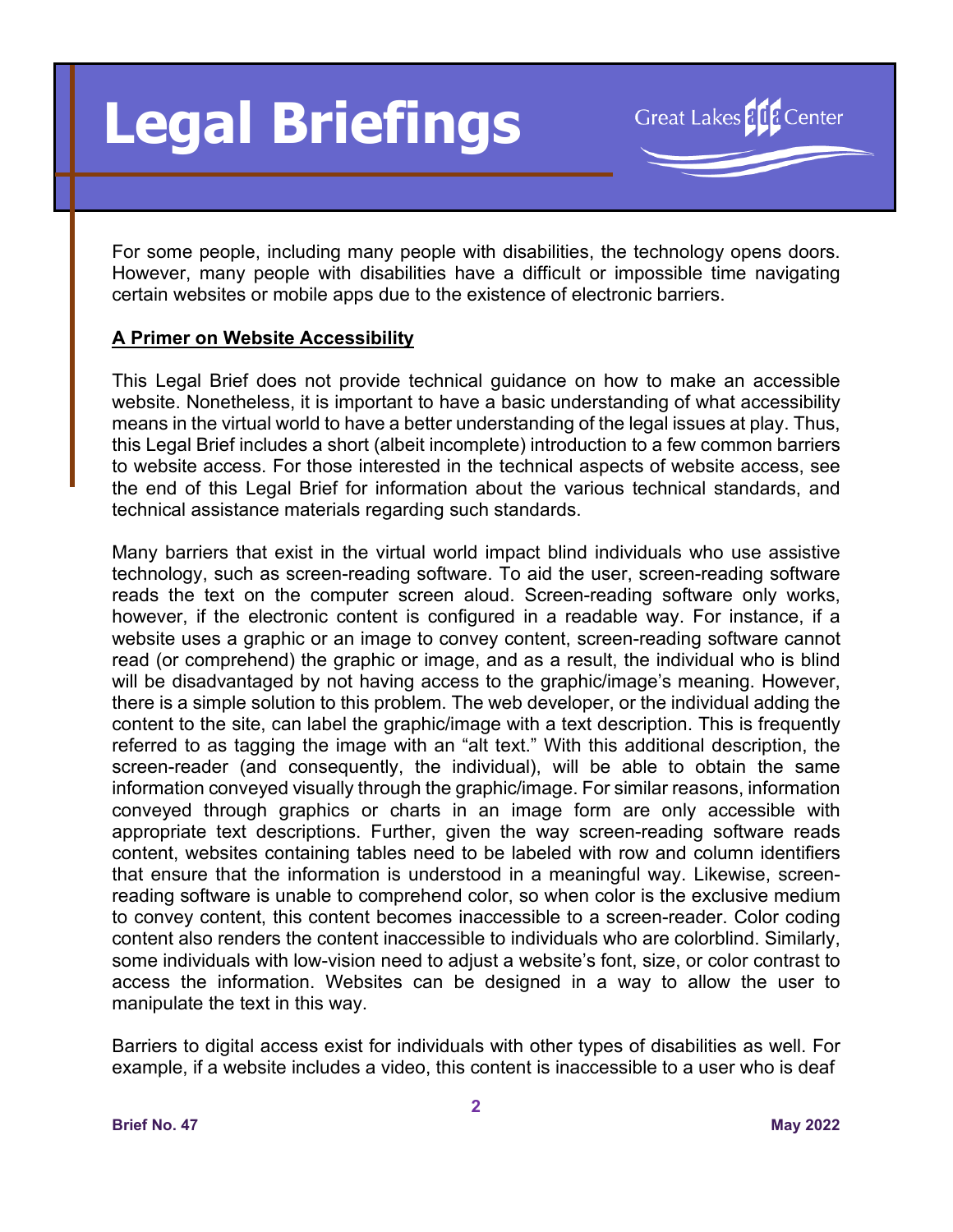or hard of hearing unless the video is captioned. Websites that require the user to manipulate a mouse, without providing keyboard alternatives, are inaccessible to some individuals with mobility disabilities. While there are certainly several additional examples of electronic barriers, and solutions, one final example is that web content should not include flashing visual content, which can trigger seizures.

Although websites exist in the virtual world, an accessible website has much in common with an accessible building. Like a physical building, it is more cost-effective to create an accessible website in the first instance, instead of retrofitting it later for accessibility. Second, the principles of universal design apply to websites, just as they do to physical buildings. A ramp might be intended to create access for an individual who uses a wheelchair, but also benefits others, including parents with strollers or travelers with suitcases. Likewise, accessible websites might be intended to benefit people with disabilities, but can benefit others as well. Captioning on a video may be intended for a user who is deaf, but would also benefit a non-native English speaker, or a user navigating the website in a noisy venue. Further, the same technology that enables text to be readable by screen-reading software also makes text searchable, a feature that benefits all users.

### **Does the ADA Apply to Websites?**

Whether websites are covered by the ADA and therefore, required to be accessible to people with disabilities has been a hot topic in the legal and disability community for the past three decades.

### **Title II (State and Local Governments)**

Under Title II of the ADA, qualified individuals with disabilities shall not be excluded from "participation in or be denied the benefits of the services, programs, or activities *of* a public entity.["4](#page-24-3) Given this broad language, there has not been much dispute about whether the websites of state and local governments are subject to the ADA.

The DOJ's position on this question has been clear for some time. In 2003, the DOJ published a technical assistance document called "Accessibility of State and Local Government Websites to People with Disabilities," which states that under Title II, state and local governments must provide equal access to programs, services or activities, subject to the ADA's standard defenses.<sup>[5](#page-24-4)</sup> The DOJ explained that one way for state and local governments to comply with the ADA is to ensure that a government website is accessible to people with disabilities. In 2010, the DOJ reiterated this position in its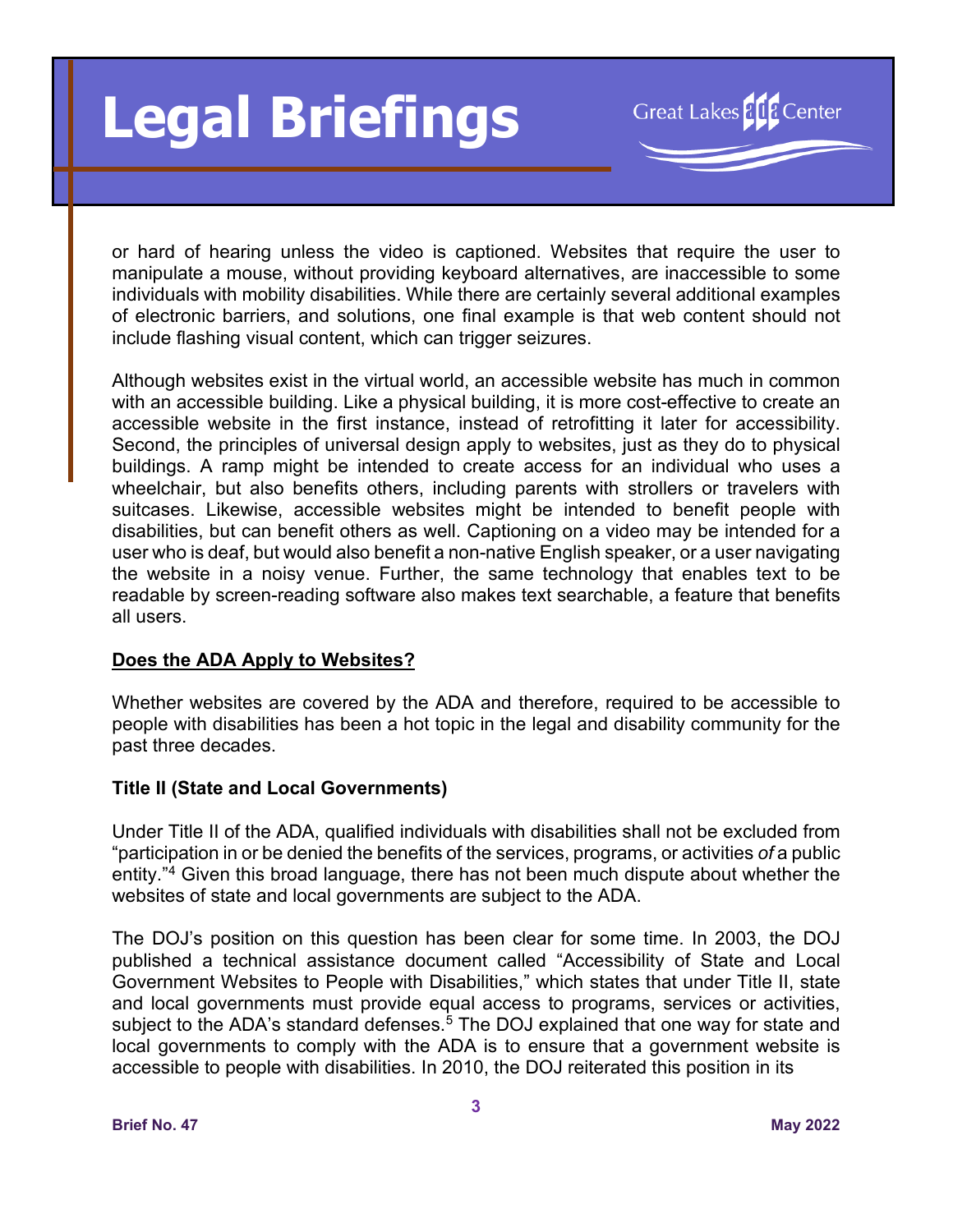Advanced Notice of Proposed Rulemaking (ANPRM) stating "[t]here is no doubt that the Web sites of state and local government entities are covered by [T] itle II of the ADA."<sup>[6](#page-24-5)</sup>

Recent cases have confirmed the same result. In *Meyer v. Walthall***, 528 F. Supp. 3d 928 (S.D. Ind. 2021)**, the plaintiffs encountered access barriers on three State websites used to provide information about government benefits and brought a lawsuit under Title II of the ADA and Section 504 of the Rehabilitation Act.[7](#page-24-6) The State filed a motion for summary judgment asserting, among other challenges, that Title II did not apply to its websites. The court easily rejected that argument, explaining that Title II applies to "services, programs, or activities" and that the State offered no "articulable reason" why websites "would fall outside [that] broad category of government activities."<sup>[8](#page-24-7)</sup> The court further opined that "the realities of  $21<sup>st</sup>$  century interactions—including those brought about by the COVID-19 pandemic—further confirm that a government's provision of information and services via websites is encompassed by Title II."[9](#page-24-8) *See also Payan v. Los Angeles Cmty. Coll. Dist.***, 2019 WL 9047062 (C.D. Cal. Apr. 23, 2019)** (finding website to be a "service"). $^{\rm 10}$  $^{\rm 10}$  $^{\rm 10}$ 

These recent decisions align with older ones that first considered this question. In *Martin v. Metropolitan Atlanta Rapid Transit Authority***, 225 F. Supp. 2d 1362 (N.D. Ga. 2002)**, plaintiffs with mobility- and vision-related disabilities alleged that MARTA violated the ADA in a number of ways, including by failing to provide access to information via the agency's website, and moved for a preliminary injunction.<sup>[11](#page-24-10)</sup> Granting the injunction, the court held that the information available on MARTA's website was not equally available to people with disabilities. The court explained that until MARTA's website was made accessible, MARTA was "violating the ADA mandate of 'making adequate communications capacity available, through accessible formats and technology, to enable users to obtain information and schedule service.'"[12](#page-24-11)

The DOJ has entered into several agreements Project Civic Access agreements with state and local governments that include requirements for website accessibility. The 2021 agreement with the *City of Killeen, Texas*, [13](#page-24-12) included several provisions with respect to web-based programs and services, as well as the 2018 agreements with *City of*  **Trinidad, Colorado<sup>[14](#page-24-13)</sup> and** *City and County of Denver***, Colorado<sup>[15](#page-24-14)</sup> and the 2016** agreement with the *City of Milwaukee, Wisconsin*. [16](#page-24-15)

### **Title III (Places of Public Accommodation)**

The more complicated questions about applicability of the ADA to websites and other digital technology arise out of cases brought under Title III of the ADA. Title III provides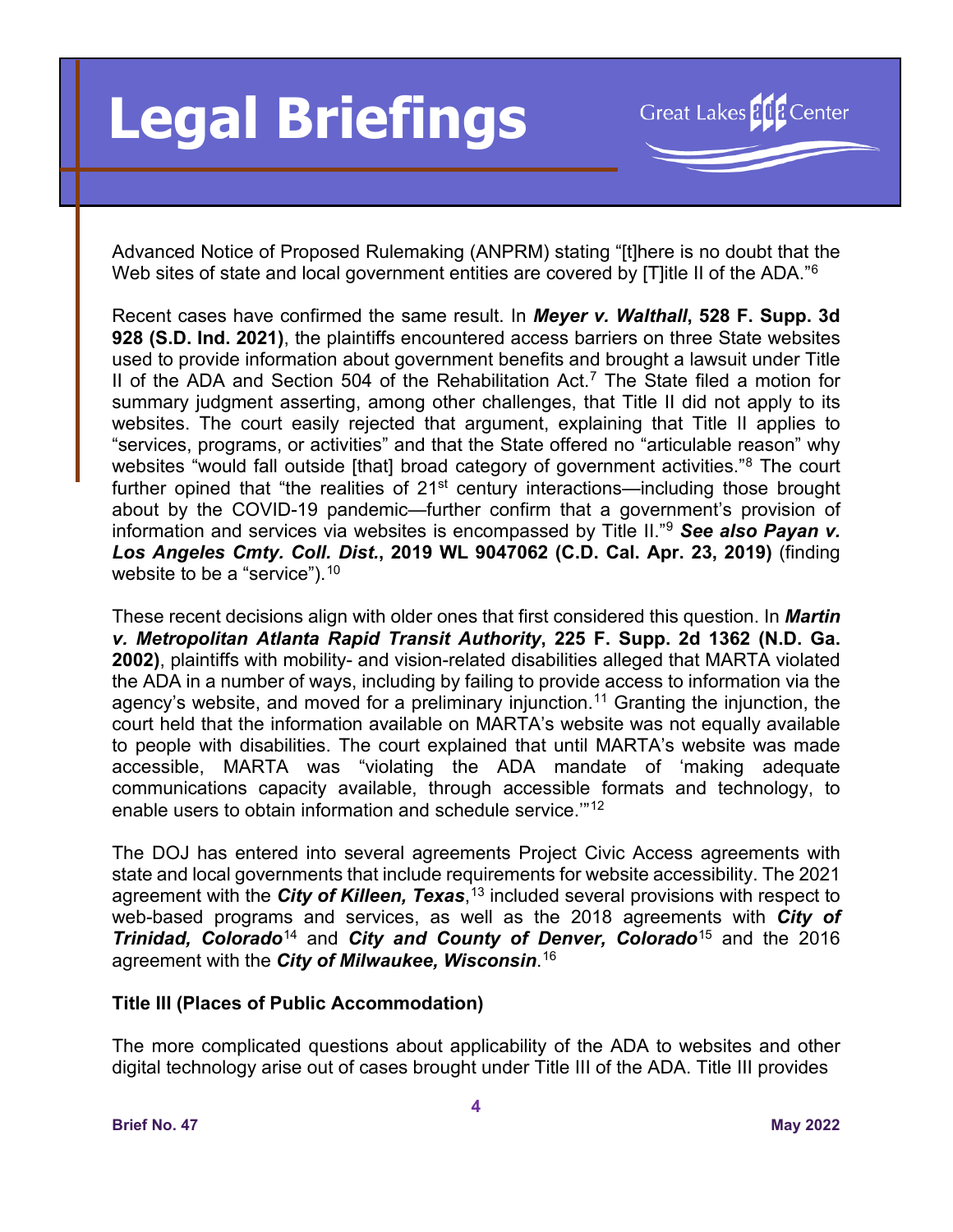that "[n]o individual shall be discriminated against on the basis of disability in the full and equal enjoyment of the goods, services, facilities, privileges, advantages, or accommodations of *any place of public accommodation* by any person who owns, leases (or leases to), or operates a place of public accommodation."[17](#page-24-16)

The ADA and its implementing regulations define "public accommodation" by listing twelve categories of entities that are "considered public accommodations," so long as they "affect commerce."[18](#page-24-17)

These twelve categories are:<sup>[19](#page-24-18)</sup>

- an inn, hotel, motel, or other place of lodging, except for an establishment located within a building that contains not more than five rooms for rent or hire and that is actually occupied by the proprietor of such establishment as the residence of such proprietor;
- a restaurant, bar, or other establishment serving food or drink;
- a motion picture house, theater, concert hall, stadium, or other place of exhibition or entertainment;
- an auditorium, convention center, lecture hall, or other place of public gathering;
- a bakery, grocery store, clothing store, hardware store, shopping center, or other sales or rental establishment;
- a laundromat, dry-cleaner, bank, barber shop, beauty shop, travel service, shoe repair service, funeral parlor, gas station, office of an accountant or lawyer, pharmacy, insurance office, professional office of a health care provider, hospital, or other service establishment;
- a terminal, depot, or other station used for specified public transportation;
- a museum, library, gallery, or other place of public display or collection;
- a park, zoo, amusement park, or other place of recreation;
- a nursery, elementary, secondary, undergraduate, or postgraduate private school, or other place of education;
- a day care center, senior citizen center, homeless shelter, food bank, adoption agency, or other social service center establishment; and
- a gymnasium, health spa, bowling alley, golf course, or other place of exercise or recreation.

Thus, the threshold question in any case challenging the accessibility of a website under Title III of the ADA is: Is the website a place of public accommodation?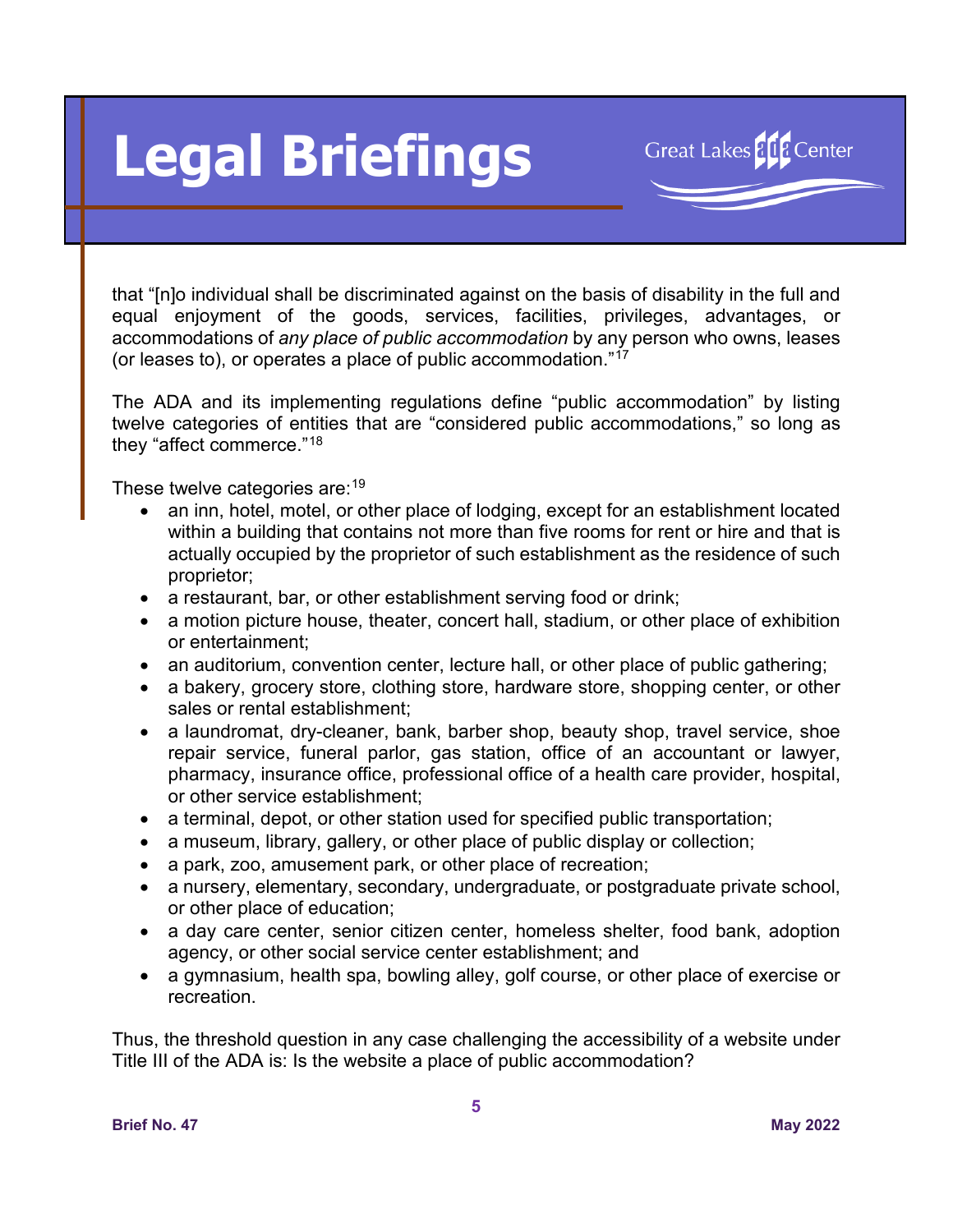The DOJ has a well-established position that the ADA requires websites to be accessible to people with disabilities. Although the DOJ has not yet promulgated regulations about digital accessibility, it has expressed its position through technical assistance guidance and its own enforcement activities.

Indeed, the DOJ articulated its position long before courts were asked to rule on this issue. In 1996, then Assistant Attorney General for Civil Rights, Deval L. Patrick, signed a letter addressed to Senator Tom Harkin, stating that "[c]overed entities under the ADA are required to provide effective communication, regardless of whether they generally communicate through print media, audio media, or computerized media such as the Internet. Covered entities that use the Internet for communications regarding their programs, goods, or services must be prepared to offer those communications through accessible means as well."[20](#page-24-19) This letter did not address the question of whether the ADA covered businesses operating exclusively online, but it did squarely state that otherwise covered entities that use the Internet must ensure the accessibility of the website to meet the ADA's requirement to provide effective communication.

The DOJ reiterated its position in 2000 when it filed an amicus brief in the Fifth Circuit in *Hooks v. OKBridge, Inc***, No. 99-50891, (5th Cir. June 30, 2000).**[21](#page-25-0) In *Hooks*, an individual with bipolar disorder and other disabilities brought an ADA claim against an Internet-only business. Instead of challenging the website's accessibility, however, the plaintiff claimed that the site had barred him from an online bridge tournament and associated bulletin board because of his disability. The district court granted the business's motion for summary judgment, finding that the website was not a place of public accommodation because it provided services over the Internet rather than at a physical place, while also concluding that it was a private membership club exempt from the ADA. The Fifth Circuit affirmed the lower court's decision, but on grounds that added little to the jurisprudence regarding website access. The Fifth Circuit concluded that the defendant was unaware of the plaintiff's disability and thus, could not have discriminated against him.

Nonetheless, this case is important as it provided a forum for the DOJ to issue its interpretation that the ADA applies to Internet-only businesses. The DOJ explained that to limit Title III to entities that provide services on-site would be an "arbitrary and irrational limitation on coverage that conflicts with the clear and important purposes of the Act."<sup>[22](#page-25-1)</sup> It also explained that Congress's decision to include "catchall phrases" in its definition of public accommodation, such as "other service establishment," demonstrate that the definition is "plainly broad enough to encompass establishments that provide services in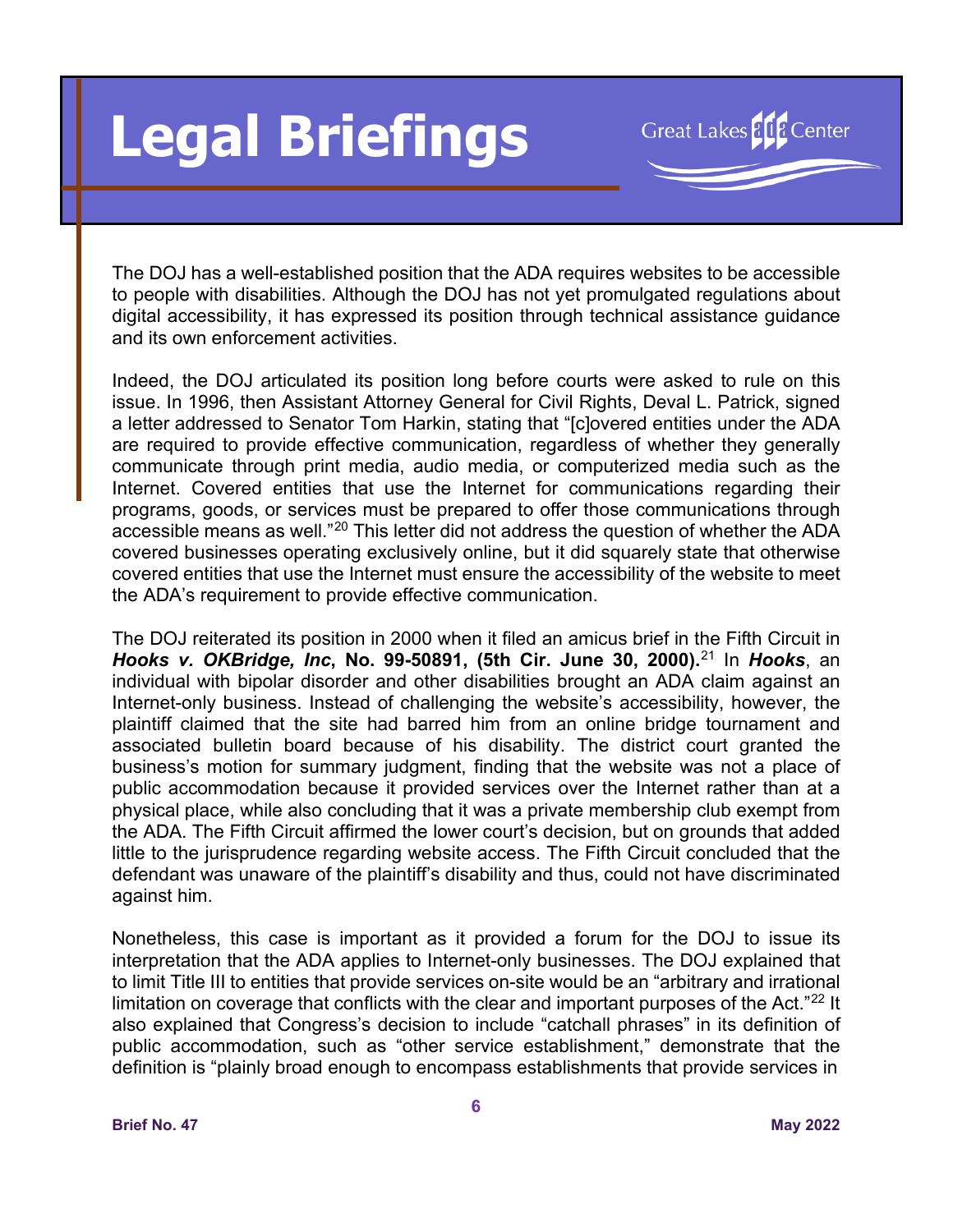their clients' homes, over the telephone, or through the internet."<sup>[23](#page-25-2)</sup> The DOJ also argued that courts regularly "apply old words to new technology," noting that the Supreme Court has applied the First Amendment's principles of freedom of speech to new mediums not originally envisioned, including the Internet. <sup>[24](#page-25-3)</sup>

On September 25, 2018, in a letter addressed to Congressman Budd, the DOJ provided additional insight into its position on website accessibility. [25](#page-25-4) The DOJ stated that it "first articulated its interpretation that the ADA applies to public accommodations' websites over 20 years ago" and that such interpretation "is consistent with the ADA's title III requirement that the goods, services, privileges, or activities provided by places of public accommodation be equally accessible to people with disabilities."[26](#page-25-5)

More recently, in March 2022, the DOJ issued a long-awaited "Guidance on Web Accessibility and the ADA."  $27$  In such guidance, the DOJ writes: "[a] website with inaccessible features can limit the ability of people with disabilities to access a public accommodation's goods, services, and privileges available through that website—for example, a veterans' service organization event registration form.["28](#page-25-7) It reiterates that "the ADA's requirements apply to all the goods, services, privileges, or activities offered by public accommodations, including those offered on the web."[29](#page-25-8)

The DOJ has not promulgated regulations about the scope or requirements related to website accessibility. For some time, it appeared that the DOJ would be moving forward with regulatory action. In 2010, it published an Advanced Notice of Proposed Rulemaking. Despite delays, many expected that in 2015, the DOJ would issue its Notice of Proposed Rulemaking (NPRM), the next step in the rule-making process. But in 2015, the DOJ instead announced that it would not finalize its regulations until 2018 at the earliest.<sup>[30](#page-25-9)</sup> During the Trump administration, however, the DOJ first placed its web access rulemaking in inactive status and then, in December 2017, removed website accessibility from its rulemaking agenda.<sup>[31](#page-25-10)</sup>

Even though it has not promulgated regulations, the DOJ has continued to engage in enforcement activity, file statements of interest in web accessibility litigation, and move to intervene in web accessibility cases as a co-plaintiff. These types of actions significantly slowed during the Trump Administration<sup>[32](#page-25-11)</sup> and appear to be ramping up again during the Biden Administration<sup>[33](#page-25-12)</sup>

Throughout the country, courts have expressed differing opinions about whether Title III of the ADA applies to the Internet, and if so, under what circumstances.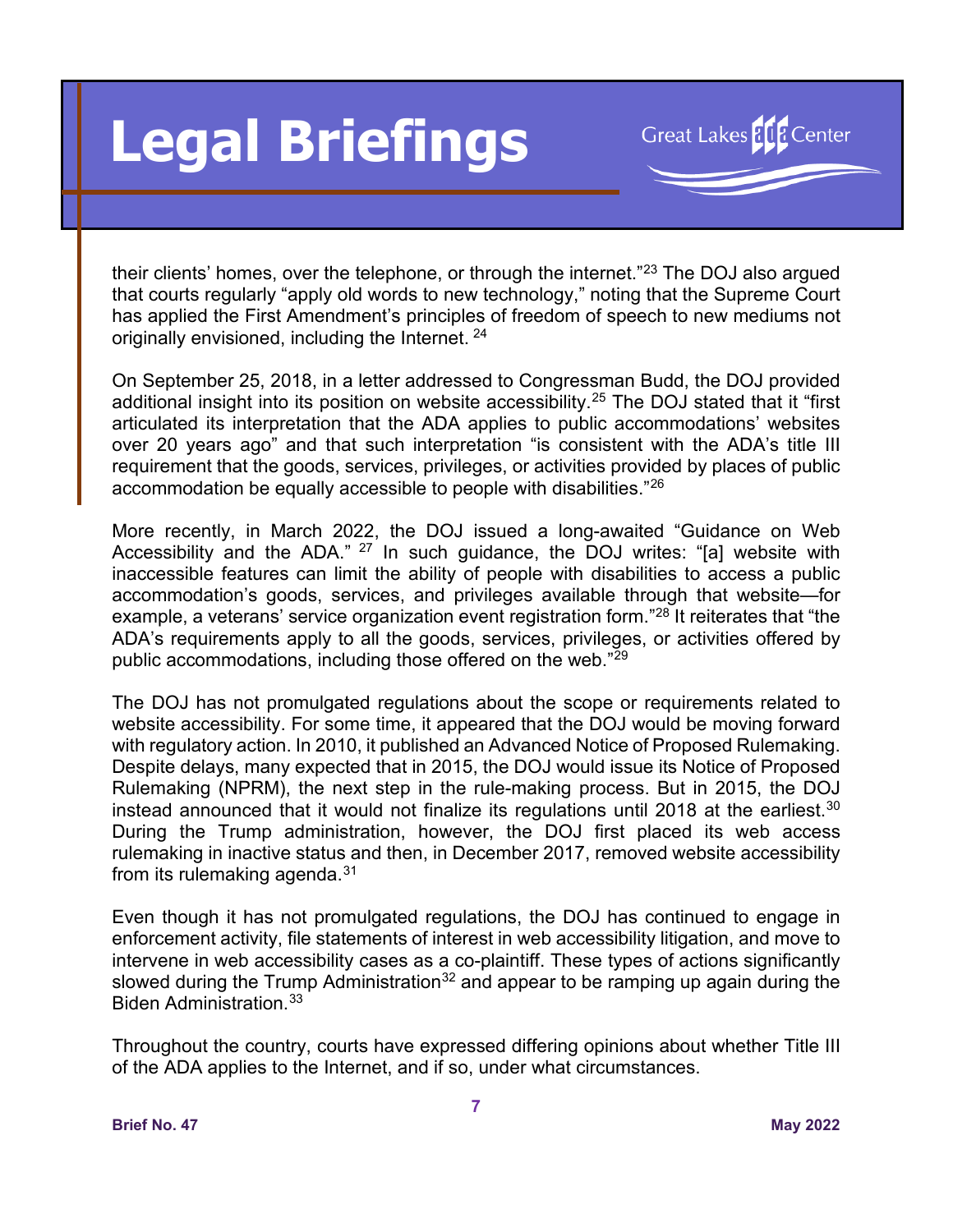*History: Insurance Precedents and Other Cases Preceding ADA Access Cases*

To understand the current state of law as it relates to the ADA and website access, it is helpful to understand the cases that shaped these decisions, many of which were against insurance companies. In the insurance cases, litigants alleged that the insurance companies' policies violated Title III of the ADA because disparities existed either in coverage for physical versus mental disabilities, or because the policy placed a cap on specific disabilities, such as HIV- and AIDS-related illnesses.<sup>[34](#page-25-13)</sup>

Because these cases were brought under Title III, the courts considered whether the insurance companies, and the policies that they offered, were places of public accommodation. While the courts reached different conclusions on the merits of the cases, they made important statements about the ADA's definition of public accommodation. Some courts held that Title III applied to conduct that occurred outside of a physical place of public accommodation,  $35$  while others found that Title III applied only to physical places of public accommodation and did not regulate conduct that occurred outside of the physical structure, unless there was a nexus to a physical place of public accommodation. $36$  These decisions are frequently reviewed when courts now consider the ADA's applicability to websites.

#### *Legal Theory: Title III Applies to Conduct Outside of a Physical Structure*

The first appellate court decision on this issue was *Carparts Distribution Ctr., Inc. v. Automotive Wholesaler's Association of New England***,** *Inc***., 37 F.3d 12 (1st Cir. 1994)**. [37](#page-25-16) In *Carparts*, the First Circuit assessed whether Title III applied to an insurance policy. In holding that it did,<sup>[38](#page-25-17)</sup> the First Circuit reviewed the ADA's definition of public accommodations and concluded that the list of twelve categories is "illustrative," meaning that it does not include every entity that could be a public accommodation. Then, it noted that the definition of public accommodation does not explicitly include a requirement that the entity be limited to a physical structure. The court also emphasized that Congress must have intended Title III to include entities that do not require a person to physically enter "an actual physical structure" because it included "travel service" as an example of a place of public accommodation.<sup>[39](#page-25-18)</sup> The court reasoned that many travel services conduct business by phone or correspondence, with customers who never actually enter a physical site, and concluded that: "[i]t would be irrational to conclude that persons who enter an office to purchase services are protected by the ADA, but persons who purchase the same services over the telephone or by mail are not. Congress could not have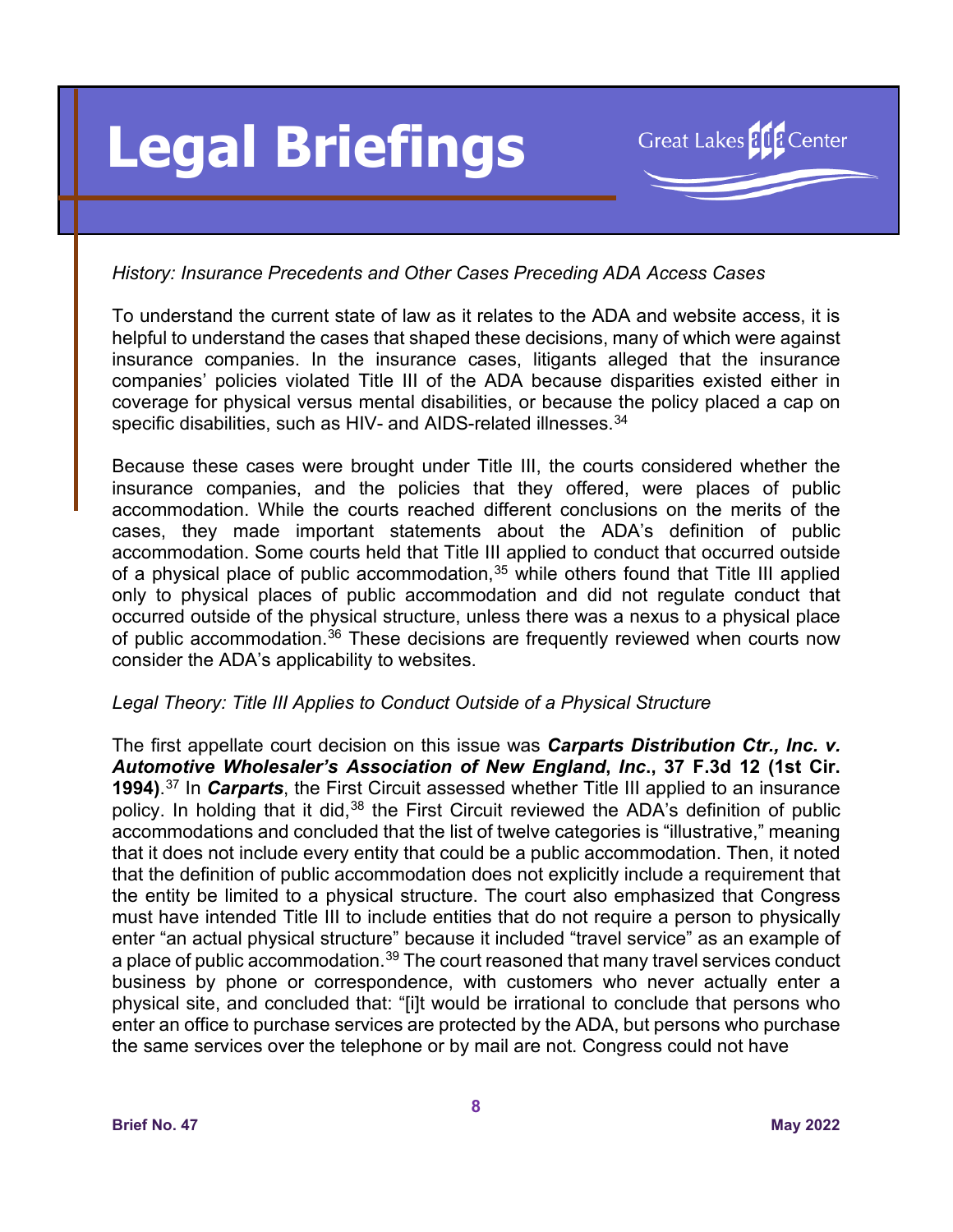

intended such an absurd result.["40](#page-25-19) This language and rationale is relied on in future website access cases.

To further support its decision, the court in *Carparts* also cited the ADA's legislative history, emphasizing that the ADA "invoke[s] the sweep of Congressional authority … in order to address the major areas of discrimination faced day-to-day by people with disabilities."[41](#page-25-20) Given this purpose, the court determined that "[t]o exclude this broad class of businesses from the reach of Title III and limit the application of Title III to physical structures which persons must enter to obtain goods and services would run afoul of the purposes of the ADA and would severely frustrate Congress's intent that individuals with disabilities fully enjoy the goods, services, privileges and advantages, available indiscriminately to other members of the general public."[42](#page-25-21) Notably, the First Circuit did not state that a service offered off-site required a nexus to a place of public accommodation to be covered by Title III.

When faced with a similar legal question regarding the applicability of Title III to an insurance policy, the Seventh Circuit in *Doe v. Mutual of Omaha Ins. Co.***, 179 F.3d 557 (7th Cir. 1999)** cited the First Circuit's decision in *Carparts*, and stated that the "core meaning" of Title III is that the owner or operator of a "store, hotel, restaurant, *Web site*, or other facility (whether in physical space *or in electronic space*) . . . that is open to the public cannot exclude disabled persons from entering the facility and, once in, from using the facility in the same way that the nondisabled do."[43](#page-25-22) Like in *Carparts*, the Seventh Circuit said nothing about requiring a nexus between the website and a physical place of public accommodation.

The first decision finding a web-based business subject to Title III came from a Massachusetts court. In *National Association of the Deaf v. Netflix, Inc.* **869 F. Supp. 2d 196 (D. Mass. 2012),** the plaintiffs asserted that Netflix's "Watch Instantly" streamed content without providing closed captioning in violation of Title III of the ADA.<sup>[44](#page-25-23)</sup> Netflix filed a motion to dismiss, arguing that as a web-based business, Netflix was not a place of public accommodation. The plaintiffs opposed the motion, and the DOJ filed a statement of interest in support of the plaintiffs' arguments.<sup>[45](#page-25-24)</sup>

The court agreed with the DOJ and the plaintiff, denying Netflix's motion to dismiss and holding that Netflix could be a place of public accommodation. In so doing, the court relied heavily on the *Carparts* decision. The court found it irrelevant that the ADA did not reference any web-based services as examples of public accommodations in light of the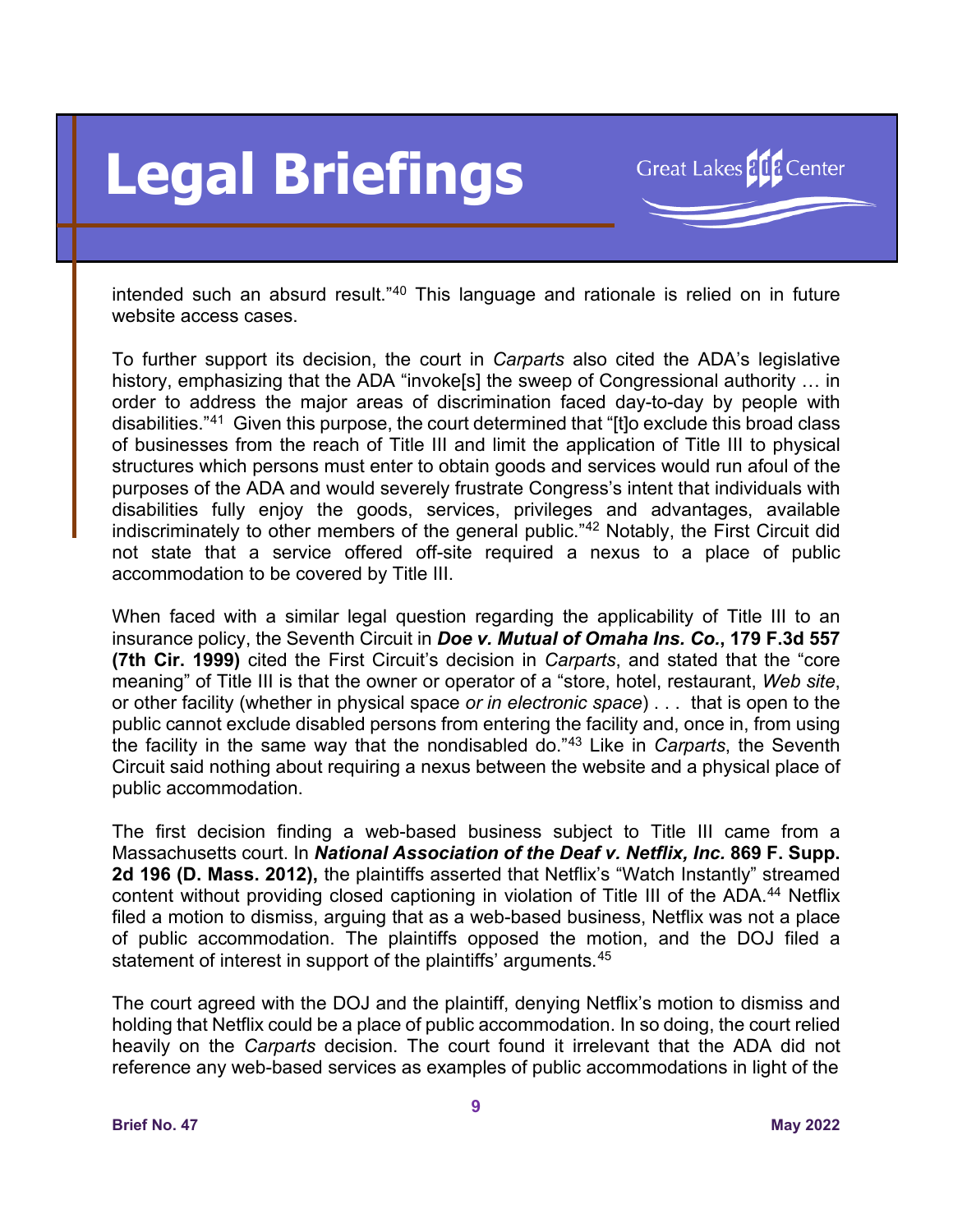legislative history, which indicated Congress's intent that the examples were not intended to be exhaustive, and that the ADA was intended to adapt to changes in technology. Instead, the court reviewed the categories of places of public accommodation, and found that Netflix "falls within at least one, if not more, of the enumerated ADA categories," identifying "service establishment," "place of exhibition or entertainment," and "rental establishment" as potentially relevant categories.<sup>[46](#page-25-25)</sup> Shortly after the court denied Netflix's motion to dismiss, the parties resolved the case through a consent decree.<sup>[47](#page-26-0)</sup> Netflix agreed to provide captioning for 100% of its content by 2014.[48](#page-26-1)

District courts in the First and Seventh Circuits continue to follow these legal principles applying the ADA to web-based companies. In *Wright v. Thread Experiment***, 2021 WL 243604 (S.D. Ind. Jan 22, 2021)**, the court entered a default judgment against an Internet company finding the web-based business subject to Title III in light of several court cases, including *Doe v. Mutual of Omaha*. [49](#page-26-2) *See also Access Now, Inc. v. Blue Apron, LLC*, **2017 WL 5186354 (D.N.H. Nov. 8, 2017)** ("Blue Apron may amount to an online "grocery store," which is listed under Title III's definition of "public accommodation"); *Gathers v. 1- 800-Flowers.com***, Inc., 2018 WL 839381 (D. Mass. Feb. 12, 2018)** (holding that plaintiff stated claim for relief by alleging that website was inaccessible to him as blind person).

At least one district court from the Fourth Circuit – a circuit that has not yet decided which legal theory to follow – has embraced the legal principal that a public accommodation need not be tied to a physical site. In *Mejico v. Alba Web Designs, LLC***, 515 F.Supp.3d 424 (W.D. Va. 2021)**, the plaintiff sued a web-based company that sells personalized labels.<sup>[50](#page-26-3)</sup> After recognizing that the Fourth Circuit had not yet ruled on the scope of Title III, the district court concluded that Title III applied to web-based services. The court noted that "travel service" was included within the enumerated list of examples and recognized that travel services regularly conducted business by phone or mail. The court then concluded that this reasoning applies with greater force today in the modern world of ecommerce, especially during the COVID-19 pandemic. Finally, the court concluded that excluding online retailers would produce "absurd results" and "run afoul of the purposes of the ADA and would severely frustrate Congress's intent."[51](#page-26-4)

#### Legal Theory: Title III Requires a Nexus Between the Discrimination and a Physical *Structure*

The Third, Sixth, Ninth and possibly the Eleventh Circuit, however, have concluded that places of public accommodation are "actual, physical places where goods or services are open to the public, and places where the public gets those goods and services."[52](#page-26-5) For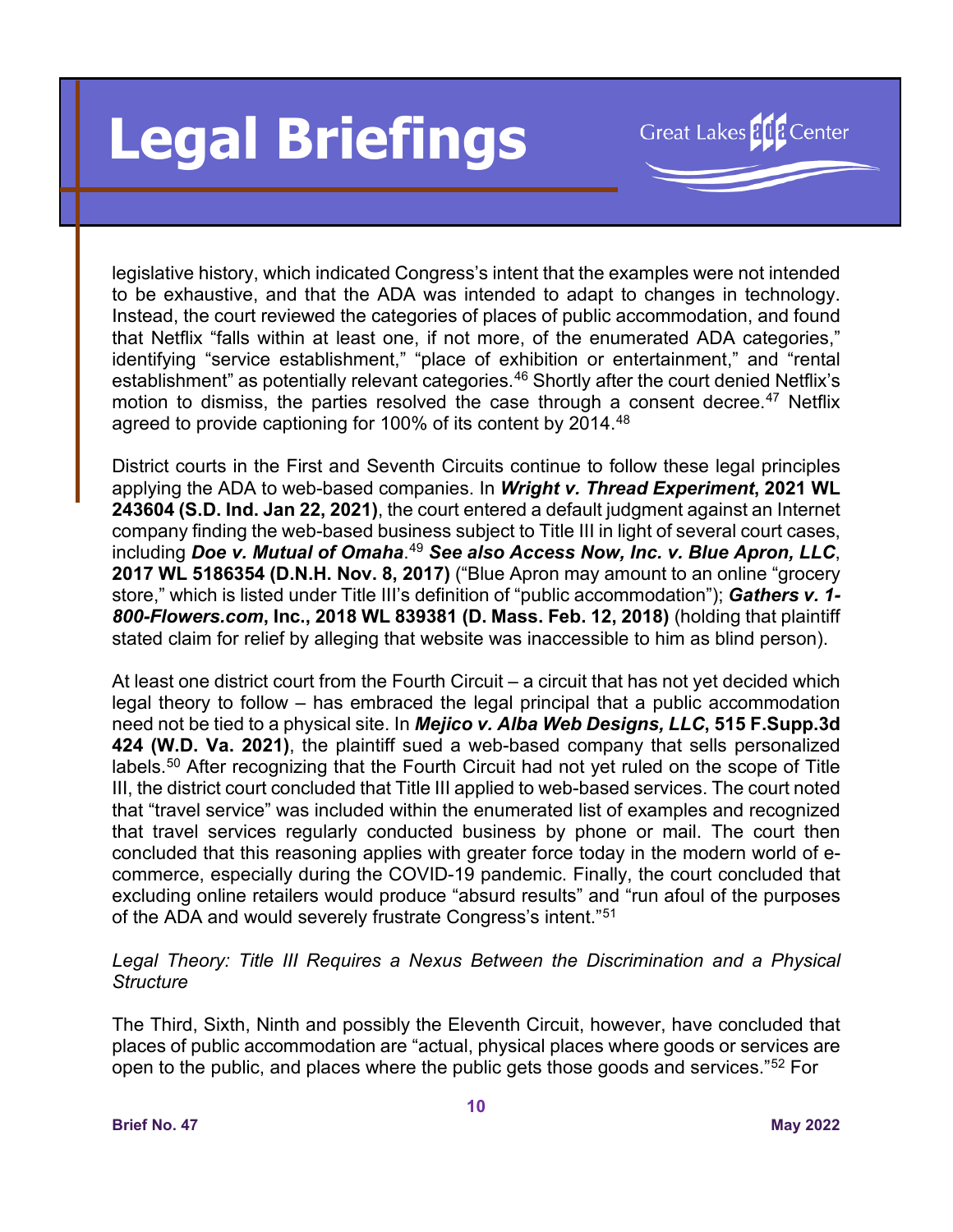instance, in *Weyer v. Twentieth Century Fox Film Corp.***, 198 F.3d 1104 (9th Cir. 2000)**, the Ninth Circuit reviewed the ADA's list of examples of places of public accommodation, and concluded that each example is a physical place and thus, for Title III to apply, there must be a connection between the alleged good or service, and the actual physical place. This language is later relied on by courts in the Ninth Circuit when assessing ADA web access cases.

Likewise, the Sixth Circuit in *Parker v. Metropolitan Life Insurance Co.,* **121 F.3d 1006 (6th Cir. 1997)**, [53](#page-26-6) and the Third Circuit in *Ford v. Schering-Plough Corp.***, 145 F.3d 601 (3d Cir. 1998)**[54](#page-26-7) concluded that Title III did not apply to insurance policies because there was no nexus between the policy and the physical insurance office.

In addition to the insurance cases, one other case is important to the development of the website access jurisprudence. In *Rendon v. Valleycrest Productions, Ltd.***, 294 F.3d 1279 (11th Cir. 2002)**, individuals who are deaf and hard of hearing, as well as individuals with mobility disabilities sued the producers of the television show "Who Wants to be a Millionaire," alleging that the show's contestant hotline screened out applicants with disabilities.[55](#page-26-8) The show screened potential contestants by using a game called "fast finger," which required applicants to answer a series of questions via a telephone number, without a TTY option (the common technology at the time). Because speed was critical to an applicant's success, use of the relay service for deaf individuals was not an option, and individuals with mobility impairments were disadvantaged. The court was faced with the question of whether the contestant hotline was a place of public accommodation. The lower court found that it was not, dismissed the case, and the plaintiffs appealed the decision.

The Eleventh Circuit first noted that the quiz show itself was a place of public accommodation because it fell within the category of "theaters and other places of entertainment."[56](#page-26-9) After reviewing the statutory language, the court held that nothing in Title III suggests that discrimination must occur on site to be unlawful, stating that "the fact that the plaintiffs in this suit were screened out by an automated telephone system, rather than by admission policy administered at the studio door, is of no consequence under the statute."[57](#page-26-10) While this case does not expressly state that it required a nexus, as demonstrated below, it has been interpreted by other courts to require a nexus between the good/service and physical place of public accommodation. The insurance precedents and *Rendon* created the framework for courts to analyze whether a website is a place of public accommodation subject to Title III of the ADA.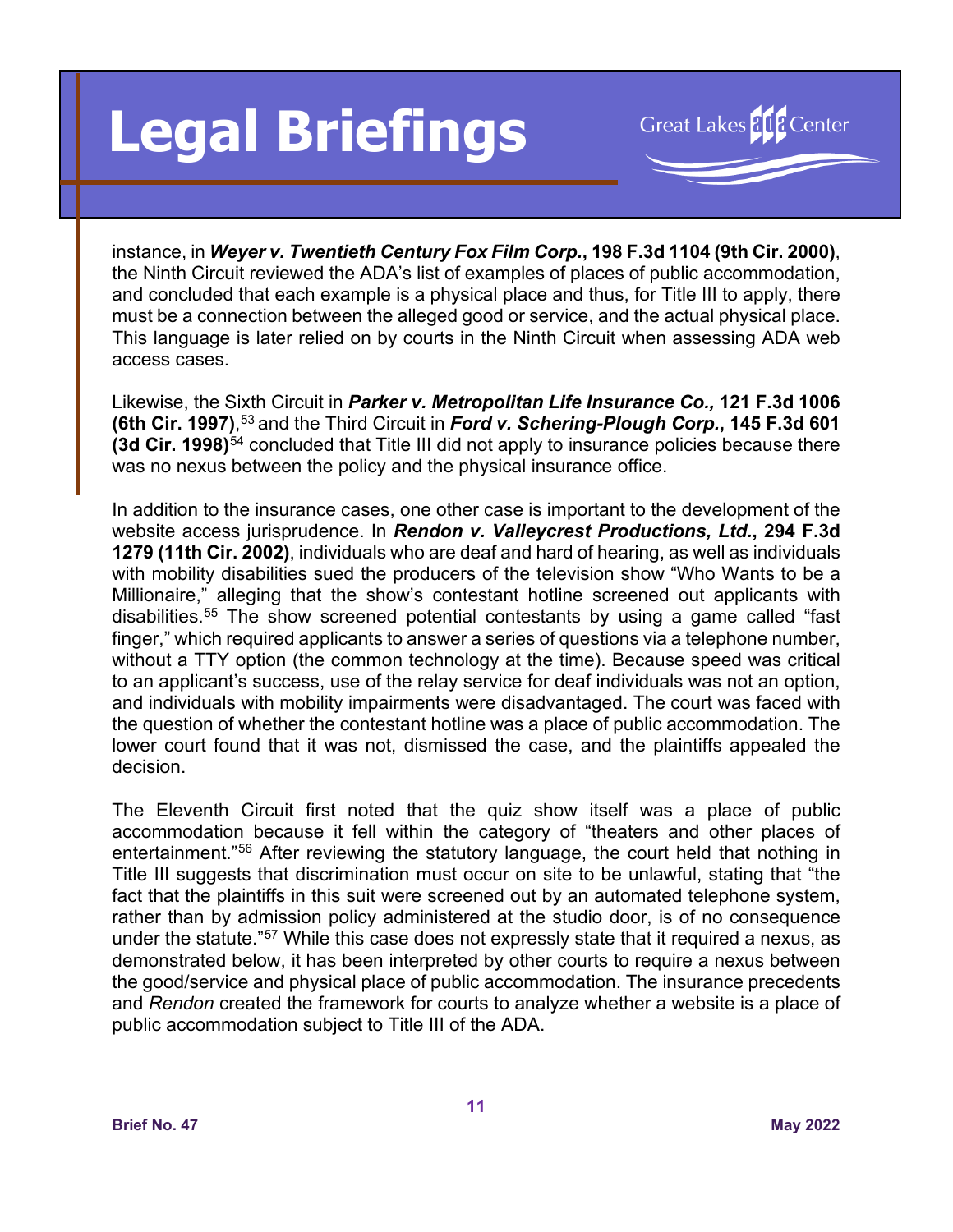One clear consequence of the nexus theory is that web-based businesses are found outside the scope of Title III. For example, in *Mahoney v. Bittrex, Inc.***, 2020 WL 212010 (E.D. Pa. Jan. 14, 2020)**, the plaintiff brought a lawsuit against an inaccessible crypto currency exchange.[58](#page-26-11) The district court dismissed the action, stating that in the Third Circuit, websites need a nexus to a physical place to be covered by Title III. Similarly, in *Cullen v. Netflix, Inc.***, 880 F. Supp. 2d 1017, 1023 (N.D. Cal. 2012)**, the court recognized the conflicting *Netflix* opinion in Massachusetts, but held that it "must adhere to Ninth Circuit precedent" which defined "place of public accommodation" to be a physical place[.59](#page-26-12) Thus, because Netflix was not "an actual physical place," and because it had no nexus to one, the court dismissed the case.[60](#page-26-13) *See also Earll v. eBay, Inc.***, 599 Fed.Appx. 695 (9th Cir. 2015)** (affirming dismissal of case against eBay because Ninth Circuit precedent requires a connection between the good or service and an "actual physical place").

When considering website accessibility cases, courts in these circuits analyze whether there is a "nexus" between the inaccessible website and a physical place of public accommodation. The court in *Murphy v. Bob Cochran Motors, Inc.,* **2020 WL 6731130 (W.D. Pa. Aug. 4, 2020)** described the nexus requirement as follows: "What seems to be essential to the nexus requirement is an allegation that a website's inaccessibility interferes with the 'full and equal enjoyment' of the goods and services offered at the physical location."[61](#page-26-14) While not always articulated in those precise terms, courts generally find a nexus if there is some relationship between the website and the physical place. In *Haynes v. Dunkin' Donuts,* **741 Fed.Appx. 752 (11th Cir. July 31, 2018)**, for example, the court found a nexus because the website had a function to search for physical store locations and purchase gift cards; thus, the court concluded that the site facilitated the use of physical Dunkin Donut shops.[62](#page-26-15) Likewise, in *Castillo v. Jo-Ann Stores, LLC,* **2018 WL 838771 (N.D. Oh. Feb. 13, 2018)**, the court found a nexus between a website and physical location because the website enabled users to learn about sales, offers and discounts and product information; browse product selections; and make purchases.[63](#page-26-16) *See also Gomez v. J. Lindeberg,* **2016 WL 9244732 (S.D. Fla. Oct. 18, 2016)** (finding a nexus because the site enabled a user to search for physical store locations and buy goods online).

While it was generally presumed that the Eleventh Circuit endorsed the nexus test, it caused much confusion with its evolving decisions about the appropriate analysis for web site accessibility cases in *Gil v. Winn-Dixie*. As background, *Gil v. Winn-Dixie* is a Title III lawsuit brought by a blind plaintiff who encountered Winn-Dixie's inaccessible website. In 2017, this case was tried before a judge who found for the plaintiff. In *Gil v. Winn-Dixie Stores, Inc.***, 257 F. Supp. 3d 1340 (S.D. Fla. 2017)**, the court ordered

Great Lakes Elle Center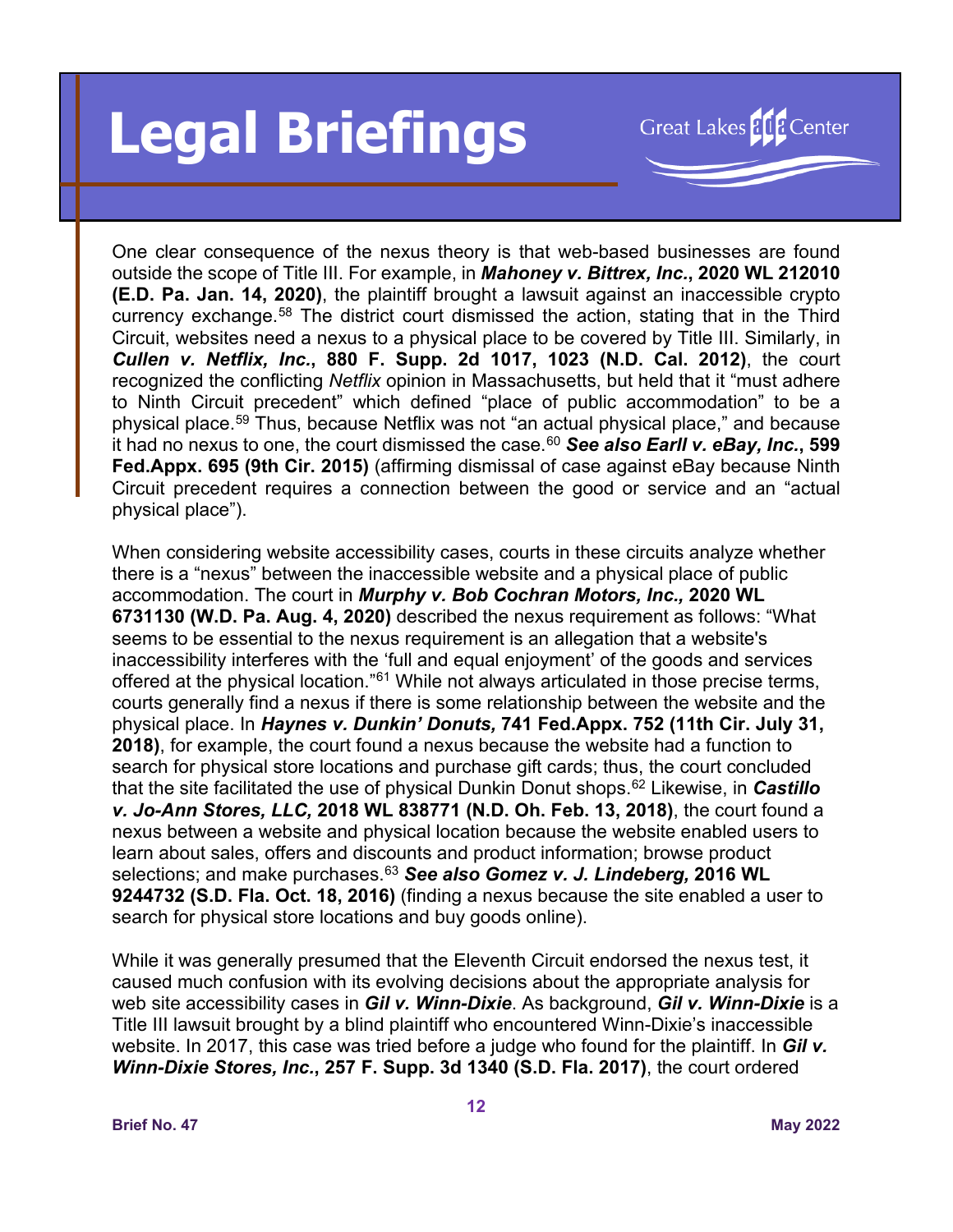Winn-Dixie to revise its website to comply with the Web Content Accessibility Guidelines (WCAG 2.0) by December 1, 2017, including its third-party vendors, implement a web access policy and train employees.<sup>[64](#page-26-17)</sup> Winn Dixie appealed the decision, which remained pending with the Eleventh Circuit for four years.

On April 7, 2021, the Eleventh Circuit published an opinion in *Gil v. Winn-Dixie***, 993 F.3d 1266 (11th Cir. 2021)**, that was, by all accounts, a shocking decision. Finding for Winn-Dixie, the Eleventh Circuit first concluded that a website, in and of itself, was not a "place of public accommodation." It went on to say that a website could still fall within the scope of Title III; however, it rejected the nexus theory. Instead, the Eleventh Circuit announced a new test, which asked whether a website created an "intangible barrier" to access the goods and services of a place of public accommodation. Here, the court concluded, it did not given the limited use of the Winn-Dixie website.

Dissatisfied with the decision, the Plaintiff filed a petition for *en banc* review, asking the entire Eleventh Circuit to reconsider the decision, arguing that the decision was inconsistent with prior precedent and that this was an issue of exceptional importance. In another surprise ruling, the original panel issued *Gil v. Winn-Dixie***, 2021 WL 6129128 (11th Cir. Dec. 28, 2021)**, where it found that the case was now moot, given that the district court injunction had expired, and vacated both its earlier opinion and the underlying judgment, remanding the case back to the district court to dismiss as moot. Following that decision, Winn-Dixie took a shot at reversal by filing its own petition for *en banc* review; this was denied in March 2022.

### *Legal Theory: Title III Applies to Services "Of" a Place of Public Accommodation*

Another line of cases takes a slightly different approach. In *Pallozzi v. Allstate Life Ins. Co.,* **198 F.3d 28 (2d Cir. 1999),** the court reviewed Title III's language requiring the "full and equal enjoyment of the goods, services, facilities, privileges, advantages, or accommodations *of* any place of public accommodation.["65](#page-26-18) Noting that the meaning of the word "of" is distinct from the word "in," the Second Circuit concluded that Title III could apply to the sale of insurance policies, even if such policies were sold outside of the insurance office.[66](#page-26-19)

Other courts have positively referenced this theory, even in combination with others. For example, in *Robles v. Domino's Pizza LLC***, 913 F.3d 898 (9th Cir. 2019)**, the Ninth Circuit held that the ADA applies to Domino's website and application because the ADA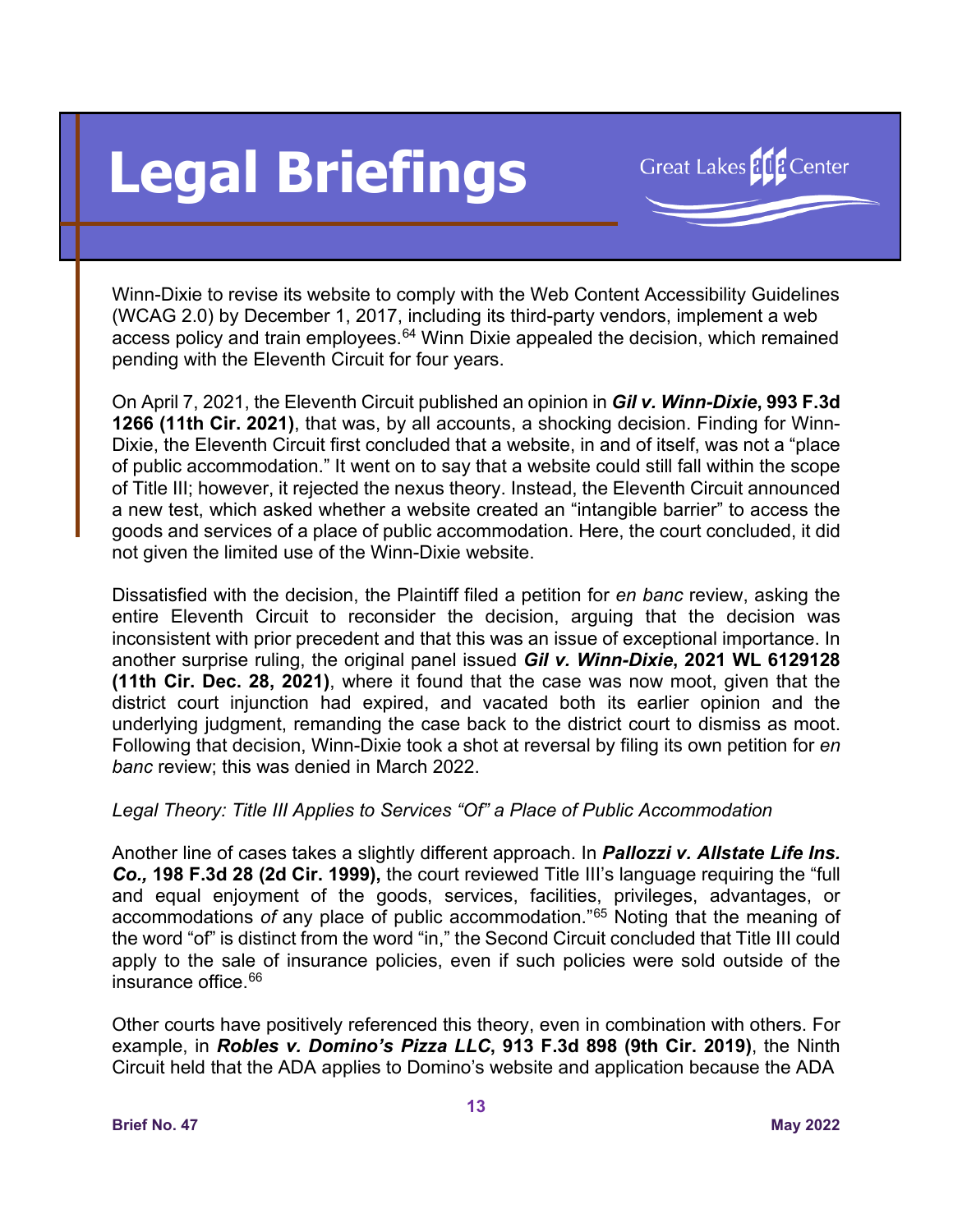Great Lakes **ELE** Center

requires places of public accommodation, like Domino's, to provide effective communication. It explained that it does not matter that the services are provided through a website or mobile application, because the ADA applies to services *of* a place of public accommodation, not just services *in* a public accommodation.

Most courts in the Second Circuit applying this theory find websites to be covered by Title III. **See, e.g.,** *Andrews v. Blick Art Materials, LLC*, **268 F.Supp.3d 381 (E.D.N.Y. 2017)** (finding Title III applied to a website even absent a connection to Blick's brick-and-mortar stores); *Markett v. Five Guys Enterprises LLC***, 2017 WL 5054568 (S.D.N.Y. July 21, 2017)** (finding Fiveguys.com "covered under the ADA, either as its own place of public accommodation or as a result of its close relationship as a service of defendant's restaurants, which indisputably are public accommodations under the statute."); *Suvino v. Time Warner Cable, Inc.***, 2017 WL 3834777 (S.D.N.Y. Aug. 31, 2017);** *Del-Orden v. Bonobos.***, 2017 WL 6547902 (S.D.N.Y. Dec. 20, 2017).** 

However, several recent district court decisions in the Second Circuit have reached a different result. In *Winegard v. Newsday***, 556 F.Supp.3d 173 (E.D.N.Y 2021),** the court considered the plaintiff's claim that Newsday violated the ADA by failing to caption the videos published to its website. $67$  The court dismissed the case, finding Newsday to fall outside the scope of Title III. The court acknowledged that it was interpreting *Pallozzi* differently than other New York district courts, but held that based on its interpretation of the statutory text, "public accommodation" referred only to physical places. *See also Suris v. Gannett Co*., **2021 WL 2953218 (E.D.N.Y. July 14, 2021)** (finding USA Today does not fall within one of 12 enumerated categories so not covered by Title III).

### **Defining Web Accessibility**

Although the DOJ has not yet promulgated regulations to define website accessibility, there are guidelines that are considered to be the industry standard for defining what it means to have an accessible website – namely the Web Content Accessibility Guidelines (WCAG). These standards are developed by Web Accessibility Initiative (WAI) of the World Wide Web Consortium (W3C) and contain twelve guidelines for web access. There are different versions of WCAG. WCAG 2.0 was published in December 2008; WCAG 2.1 in June 2018; and WCAG 2.2 is expected out in 2022. There are also three levels of success criteria, A, AA and AAA.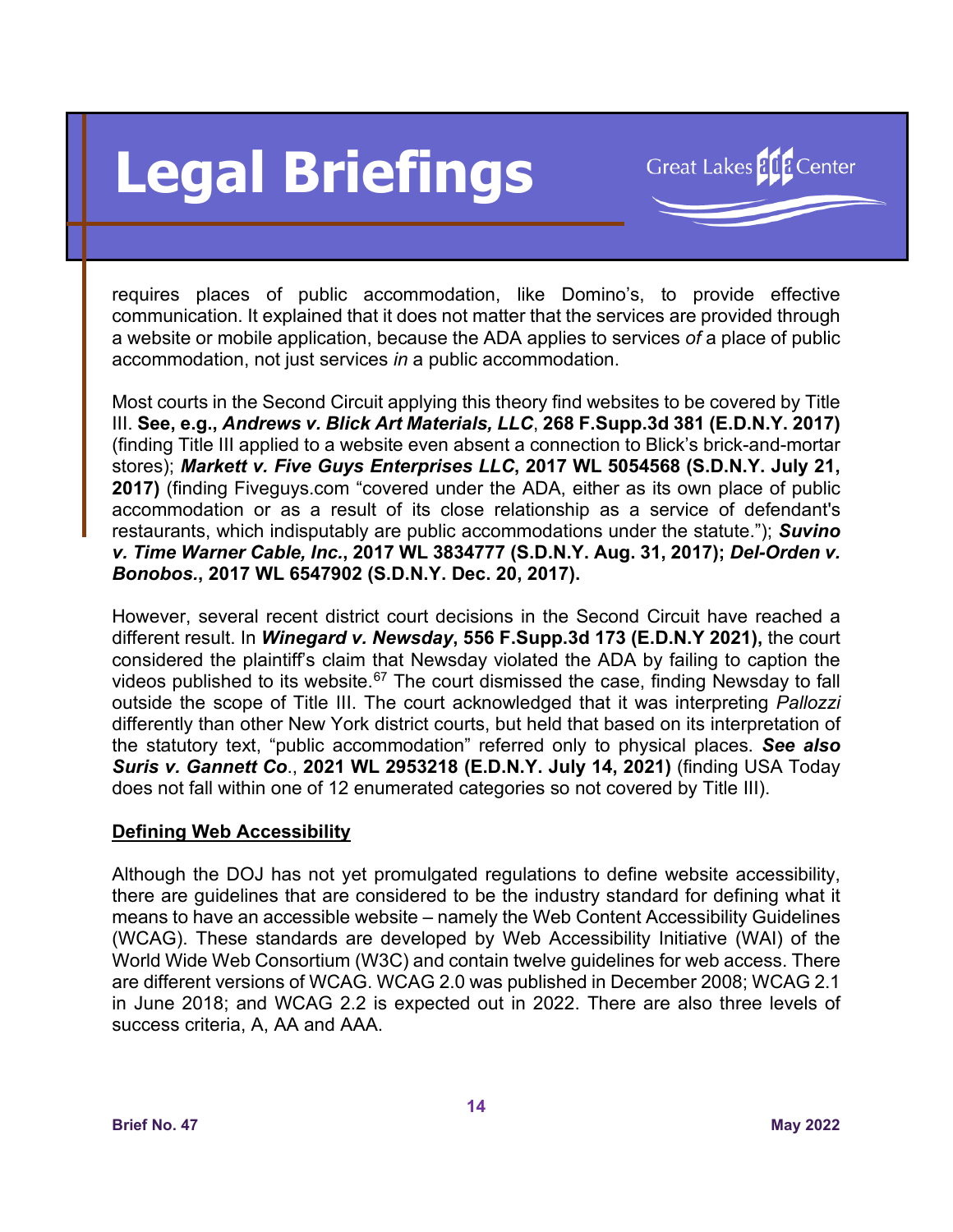Despite the lack of regulations, it is fair to say that the federal government has demonstrated its approval of WCAG as a standard in several ways. In January 2017, the U.S. Access Board published a final rule updating the accessibility requirements for technology covered by Section 508 of the Rehabilitation Act. [68](#page-26-21) This rule, referred to as the Section 508 refresh, incorporated WCAG 2.0. Likewise, the Department of Transportation (DOT), the federal agency charged with implementing regulations under and enforcing the Air Carrier Access Act of 1986, requires airlines to make their website pages accessible and specifies WCAG 2.0 AA as the required standard. $69$ 

A review of DOJ enforcement actions also show comfort with WCAG 2.0 and, more recently, WCAG 2.1. In 2021-2022, the DOJ has entered into several settlement agreements with drug and grocery stores that offer the COVID-19 vaccine to ensure that its web-based vaccine-related information is accessible to users with disabilities. For each of these settlement agreements, the required standard for compliance is WCAG 2.1 AA. *See, e.g.,* **DOJ Settlement with Hy-Vee;**[70](#page-26-23) **Rite Aid**; [71](#page-26-24) **Kroger**; [72](#page-26-25) **Meijer**; [73](#page-26-26) and **CVS**. [74](#page-26-27)

Some defendants have argued that it is unjust to hold them accountable for web access barriers when the DOJ has not yet promulgated regulations. While this argument gained some short-lived traction, it has now been nearly universally rejected. In *Robles v. Domino's Pizza LLC***, 2017 WL 1330216 (C.D. Cal. Mar. 20, 2017),** the court dismissed the plaintiff's lawsuit against Domino's Pizza without prejudice finding that due process requires dismissal until DOJ issues regulations.[75](#page-27-0) The court concluded its opinion by "calling on Congress, the Attorney General, and the Department of Justice to take action to set minimum web accessibility standards for the benefit of the disabled community, those subject to Title III, and the judiciary."[76](#page-27-1)

The Ninth Circuit overturned this decision on appeal in *Robles v. Domino's Pizza LLC***, 913 F.3d 898 (9th Cir. 2019)**.<sup>[77](#page-27-2)</sup> It held that there was no due process violation as the ADA was not impermissibly vague and the DOJ had been clear on its position that the ADA applied to websites since 1996. The court also distinguished between WCAG 2.0 as a basis of liability versus a possible remedy. It also emphasized that the lack of regulations does not eliminate a statutory requirement. The court also assessed the primary jurisdiction doctrine, which says that federal agencies with particularized expertise must be given the chance to regulate certain areas. To that, the Ninth Circuit found that courts are "perfectly capable" of determining whether plaintiff had effective communication.<sup>[78](#page-27-3)</sup> Following this opinion, Domino's asked the U.S. Supreme Court to hear this case, which it declined to do.

**Brief No. 47 May 2022**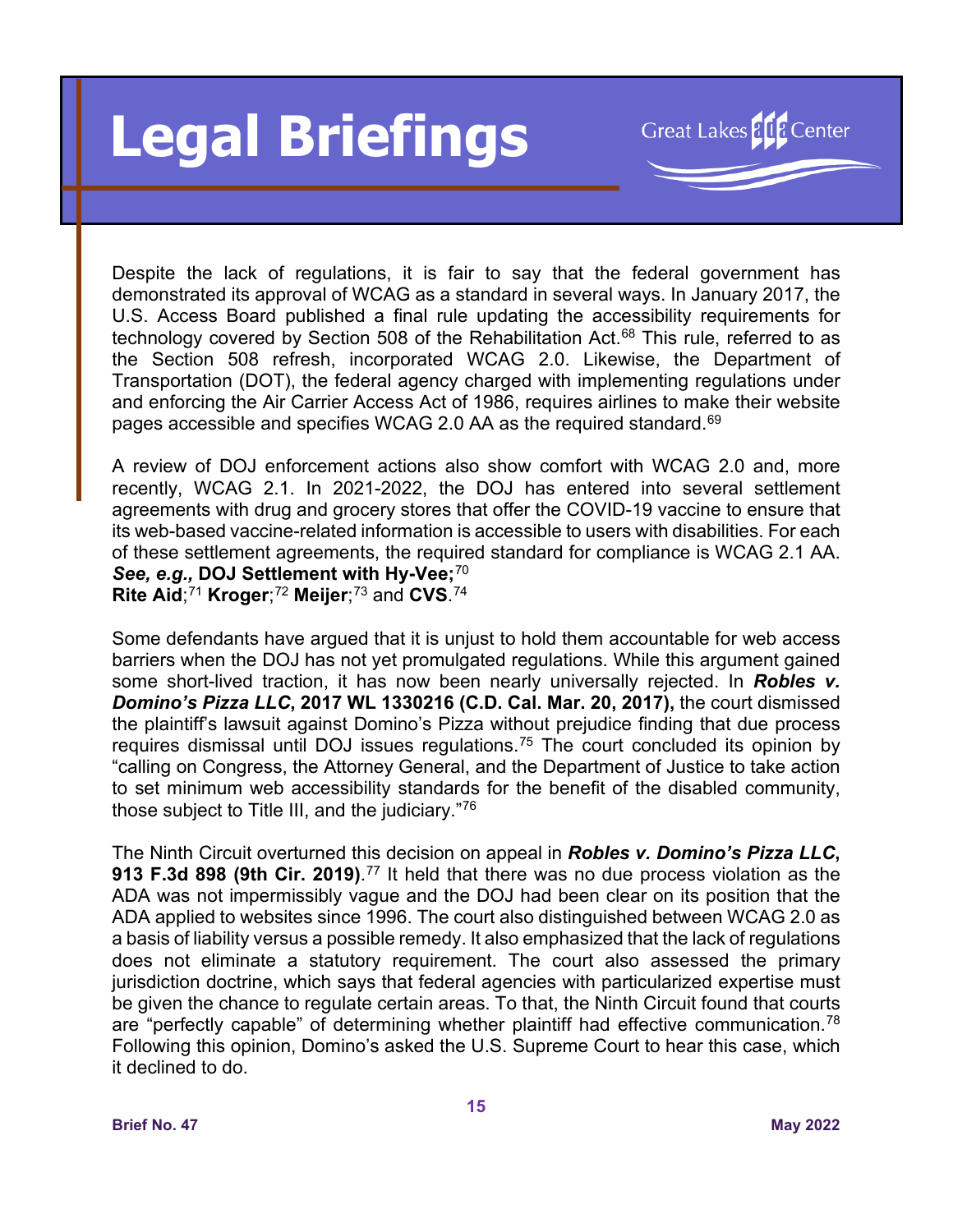Great Lakes **ELE** Center

Other courts have similarly rejected defendant's due process arguments. In *Gorecki v. Hobby Lobby*, **2017 WL 2957736 (C.D. Cal. June 15, 2017)**, the defendant argued that a website access case should be dismissed on due process grounds.<sup>[79](#page-27-4)</sup> Rejecting that argument, the court found that the basis of plaintiff's claim was a failure to comply with Title III, generally. It further emphasized that the "lack of specific regulations does not eliminate [the] obligation to comply with the ADA or excuse [defendant's] failure to comply with the mandates of the ADA."<sup>[80](#page-27-5)</sup> Finally, the court noted that the defendant had been on notice as DOJ's position that the ADA applied to websites had been clear for over twenty years. *See also Rios v. NY & Co.***, 2017 WL 5564530 (C.D. Cal. Nov. 16, 2017) (rejecting due process arguments);** *Reed v. CVS Pharmacy***, 2017 WL 4457508 (C.D. Cal. Oct. 3, 2017);** *Access Now v. Blue Apron,* **2017 WL 5186354 (D.N.H. Nov. 8, 2017).**

Courts have generally declined to find ADA liability based exclusively on a defendant's failure to ensure that its website complied with WCAG, though some have referenced the information to be informative. In *Meyer v. Walthall,* **528 F. Supp. 3d 928 (S.D. Ind. 2021),**  the court declined to determine liability based on the defendant's failure to comply with WCAG 2.1; however, the court concluded that the State's failure to comply with WCAG raised triable issues of fact as to the accessibility of website.<sup>[81](#page-27-6)</sup> See also Alcazar v. *Bubba Gump Shrimp Co. Restaurants***, 2020 WL 4601364 (N.D. Cal. Aug. 11, 2020)**  ("[W]hether Bubba Gump's website violates WCAG 2.1 standards is informative to, but not dispositive of, whether it violates the ADA.").

Once liability is established, however, courts have ordered compliance with WCAG as a remedy. When *Robles v. Domino's Pizza***, 2021 WL 2945562 (C.D. Cal. June 23, 2021)** was remanded back to the district court following the Ninth Circuit decision, the court granted the plaintiff's motion for summary judgment finding that Domino's website was not accessible.<sup>[82](#page-27-7)</sup> As a remedy, the court ordered Defendant to ensure that its website complied with WCAG 2.0, noting that the Ninth Circuit found this would be an appropriate equitable remedy. In *Hindel v. Husted***, 2017 WL 432839 (S.D. Ohio Feb. 1, 2017),** the court ordered the State of Ohio to make its voter-information website compliant with WCAG 2.0 AA after the parties agreed that was the appropriate standard. [83](#page-27-8) *See also Panerese v. Shiekh Shoes, LLC***, 2020 WL 7041083 (E.D.N.Y. Dec. 1, 2020)** (ordering compliance with WCAG 2.0); *but see Wright v. Thread Experiment*, **2021 WL 243604 (S.D. Ind. Jan 22, 2021)** (ordering Defendant to ensure website complied with the ADA within 90 days or risked permanent shutdown but refusing to order specific compliance with WCAG).

**Brief No. 47 May 2022**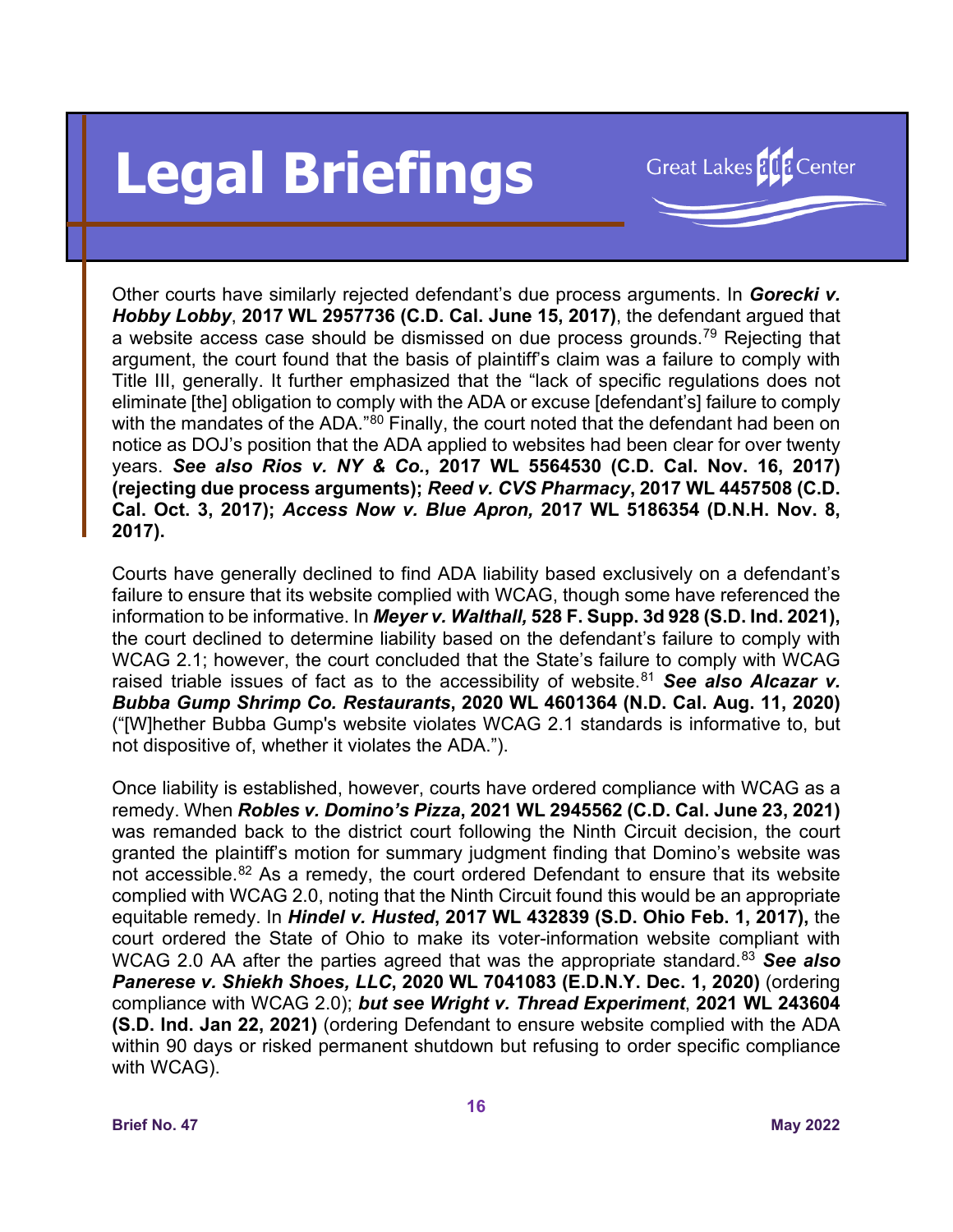

Parties in settlement agreements regularly agree to WCAG 2.1 as the standard for compliance. Examples include *National Federation of the Blind, et al. & The County of Alameda*[84](#page-27-9) *and American Council of the Blind et al v. Hulu LLC*. [85](#page-27-10)

Another issue percolating in the courts is when, if ever, a public accommodation can provide effective communication by providing an alternative method to access web-based information, such as a phone line. The DOJ has been consistent that public accommodations have some discretion when it comes to how to ensure that digital information is communicated effectively. In its 2022 guidance document, the DOJ states that "[b]usinesses and state and local governments can currently choose how they will ensure that the programs, services, and goods they provide online are accessible to people with disabilities" while also directing readers to WCAG, Section 508, and other standards.<sup>[86](#page-27-11)</sup>

Whether a phone line offers equivalent access to an accessible website is a fact-specific question; as a result, when defendants raise this defense as part of a motion to dismiss, courts have rejected it. *See, e.g., Nat'l Fed'n of the Blind v. Target*, **452 F.Supp. 2d (N.D. Cal. 2006)** (declining to dismiss case based on argument that Target provides information contained on its website in other formats); *Access Now v. Blue Apron,* **2017 WL 5186354 (D.N.H. Nov. 8, 2017)** (denying motion to dismiss based on phone alternatives, explaining whether telephone number is sufficient for "effective communication" is a fact-specific inquiry not for motion to dismiss); *Gorecki v. Dave & Buster's,* **2017 WL 6371367 (C.D. Cal. Oct. 10, 2017)** (finding an issue of fact whether website's banner referring people to phone line is itself accessible).

The court considered the viability of phone access as an alternative to an accessible website in *Robles v. Domino's Pizza***, 2021 WL 2945562 (C.D. Cal. June 23, 2021).** Following the Ninth Circuit decision, the plaintiff filed a motion for partial summary judgment about Defendant's website claims. In response, Domino's argued that it had a phone number to use as an alternative. However, the plaintiff presented undisputed evidence that when he tried this number, he waited over 45-minutes before hanging up on two occasions. The court found this to be so insufficient that it granted the plaintiff's motion for summary judgment. The court stated: "No person who has ever waited on hold with customer service  $-$  or ever been hungry for a pizza  $-$  would find this to be an acceptable substitute for ordering from a website."[87](#page-27-12)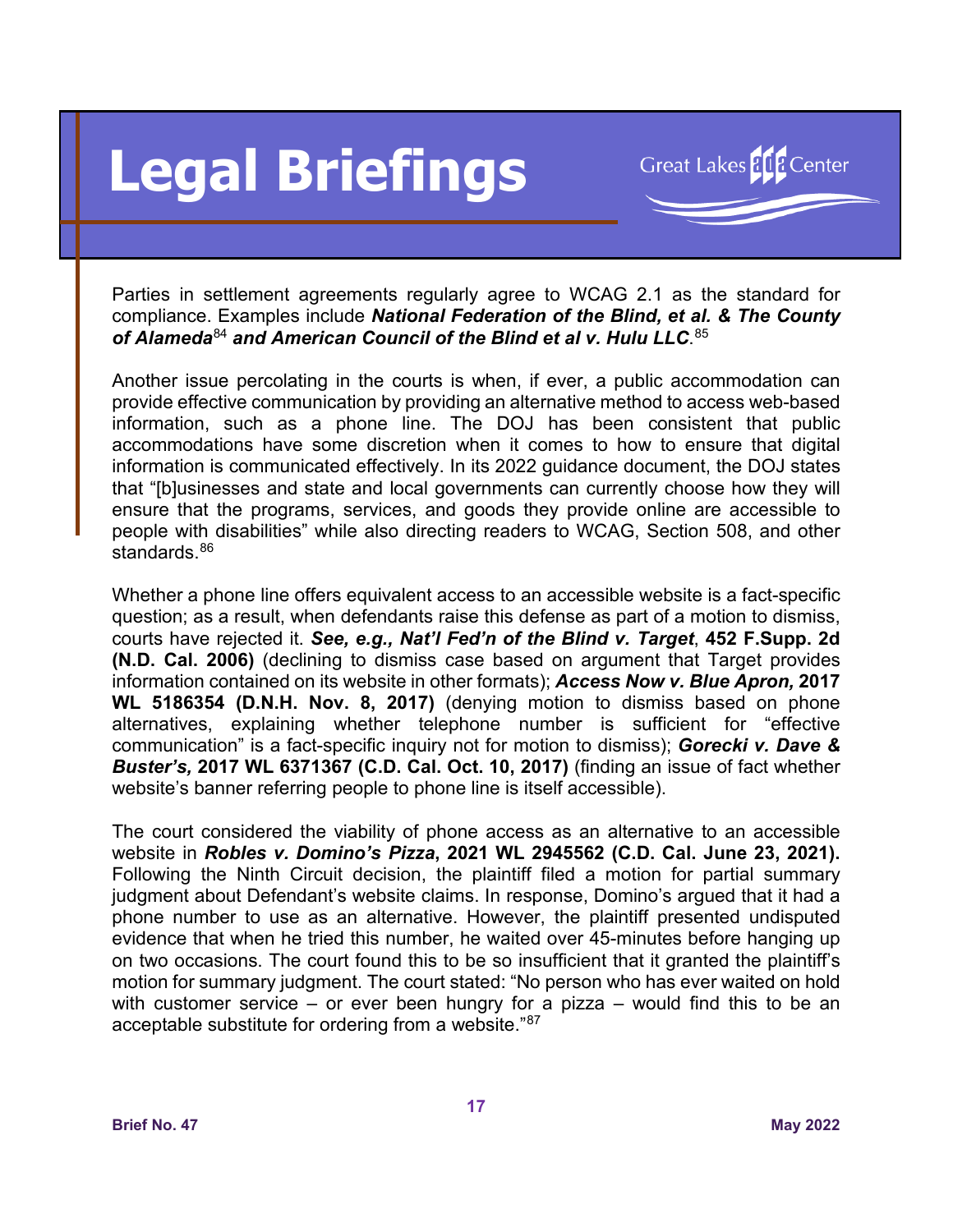Recently, the topic of accessibility overlays has become a controversial one and courts are just starting to consider this issue. Overlays, according to several experts in the field of digital accessibility, are technologies that aim to improve accessibility by applying thirdparty code, such as tools, plug-ins, or widgets. In other words, accessibility overlays attempt to make accessibility improvements to the front-end code as opposed to addressing the underlying access issue.<sup>[88](#page-27-13)</sup> Many businesses are attracted to overlays as a low-cost fix, while experts warn that they do not adequately resolve accessibility issues.

At least three recent cases and settlement agreements have an overlay-component. In such cases, the court did not have the opportunity to opine on the overlay-issue, as the cases were resolved through settlement. However, the settlements and the cases themselves prove instructive.

In *Murphy v. Eyebobs, LLC***, 21-cv-17 (W.D. Penn. Filed Jan. 7, 2021),** the plaintiff filed a lawsuit about the website and mobile app barriers he encountered when attempting to use the Eyebobs website.<sup>[89](#page-27-14)</sup> Notably, the plaintiff specifically plead that Eyebobs used an overlay, which proved ineffective at redressing the barriers. The plaintiff also attached an expert report about problems with overlays. The parties eventually entered a courtapproved consent decree resolving this case.[90](#page-27-15) As part of the resolution, Eyebobs agreed to implement an extensive accessibility program, ensuring that its website and mobile app, including third-party content, are accessible, as defined by WCAG 2.1. Eyebobs also agreed to maintain an accessibility coordination team, hire an accessibility consultant, conduct an accessibility audit, publish an accessibility statement, implement an accessibility strategy, and conduct employee training.

Another recent case involving overlays is *LightHouse et al. v. ADP, Inc. et al.* **No. 4:20 cv-09020 (N.D. Cal.)**. Here, the plaintiffs asserted that ADP's products remained inaccessible despite its use of an overlay to address accessibility. The parties reached a settlement resolving this case where ADP agreed upon a set schedule to remediate the web and mobile app barriers pursuant to WCAG 2.1. $91$  The parties specifically addressed the overlay issue; in their definition of "Accessibility," the parties excluded overlay solutions as follows: "For the purpose of this Agreement, 'overlay' solutions such as those currently provided by companies such as AudioEye and AccessiBe will not suffice to achieve Accessibility."

Other recent settlements have also rejected the use of overlays. *See, e.g*., *Settlement Between the American Council of the Blind and Discord* (providing that "Discord will

**Brief No. 47 May 2022**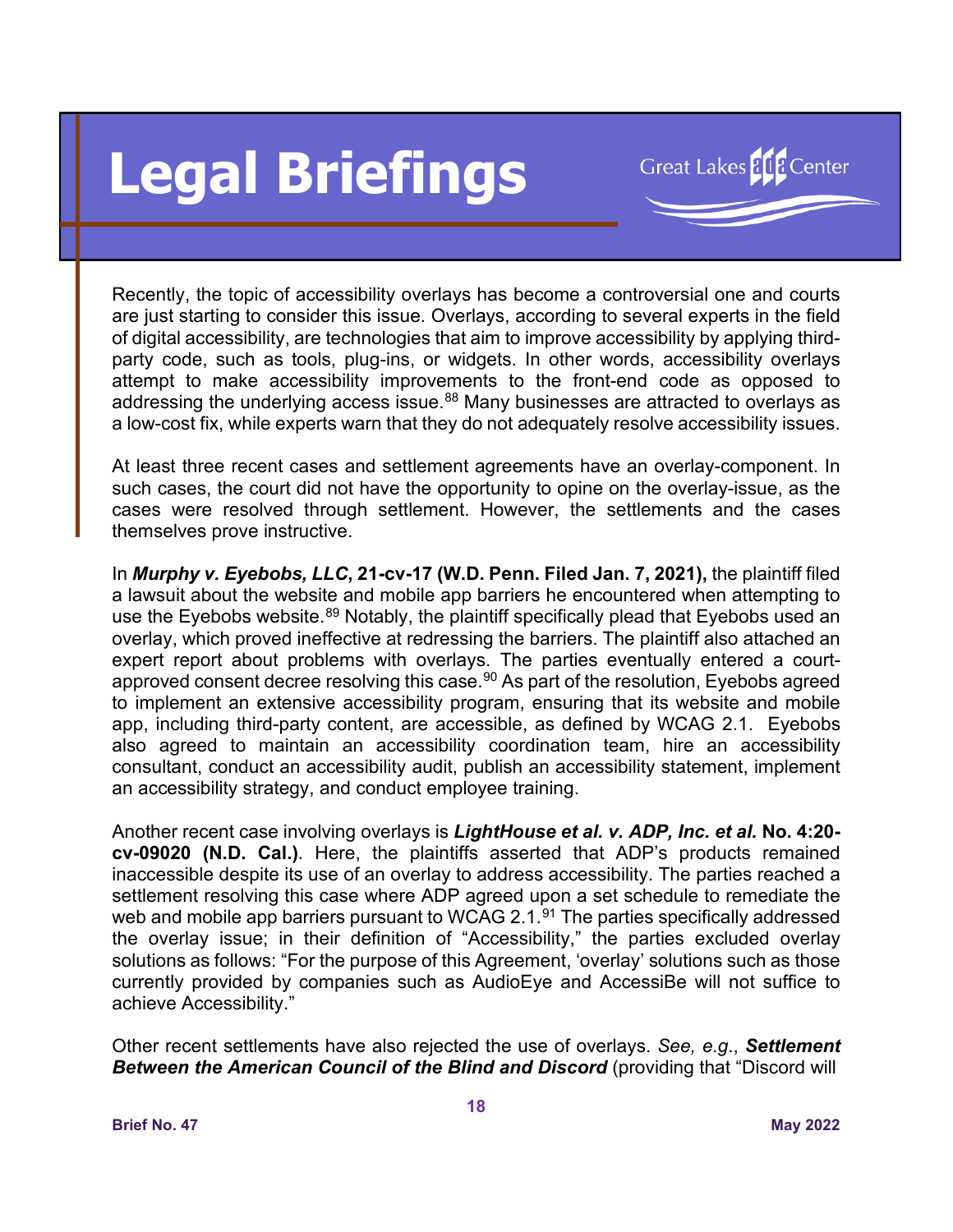not meet the obligations set forth in this Agreement merely by licensing, purchasing, or otherwise using any software tool that: (1) requires users to download particular assistive technology to obtain any accessibility features on the Discord Website or Mobile Applications(s); or (2) promises ADA compliance upon the installation of one line of code."). $92$ 

#### **Hosted and Controlled Content**

Whether covered entities must ensure the accessibility of third-party content on their website is another important topic.

The DOJ has entered into settlement agreements with varying approaches to third-party content. In certain agreements, it has taken the position that third-party content can be exempted unless it is required for certain important actions. For example, in its agreement with **Hy-Vee**, there is a carve out for third-party content unless such "content is required for the user to schedule a vaccination appointment or complete vaccination-related forms on the Vaccine Registration Portal."[93](#page-27-18) In its agreements under Project Civic Access, on the other hand, it has specifically included third party information if the City relies on it to provide services or content.[94](#page-27-19)

Private litigants have also taken several approaches. One example comes from the *ACB*  and Discord settlement.<sup>[95](#page-27-20)</sup> There, for any new third-party content after the effective date for which Discord issues a request for proposals for development or inclusion of customer-facing third-party content, Discord will include accessibility as a component to all requests and will use reasonable efforts to select third-party vendors who conform to such standards. Discord will also ensure that all staff with decision-making responsibility for procurement of third-party content are familiar with the Accessibility Technology Procurement Toolkit published by Disability:IN.<sup>[96](#page-27-21)</sup> Other agreements have a carve out for third-party content.

Additional guidance about hosted and control content comes from court cases against Harvard and MIT. The National Association of the Deaf has two parallel lawsuits against Harvard University and MIT, both of which asserted that the universities have no closed captioning for online materials provided free to the public, including recordings of speeches and educational materials. In this extensive and complex litigation, the courts have issued several opinions about various aspects of digital accessibility. In *National Association of the Deaf v. Harvard University,* **2016 WL 6540446 (D. Mass. Nov. 3,**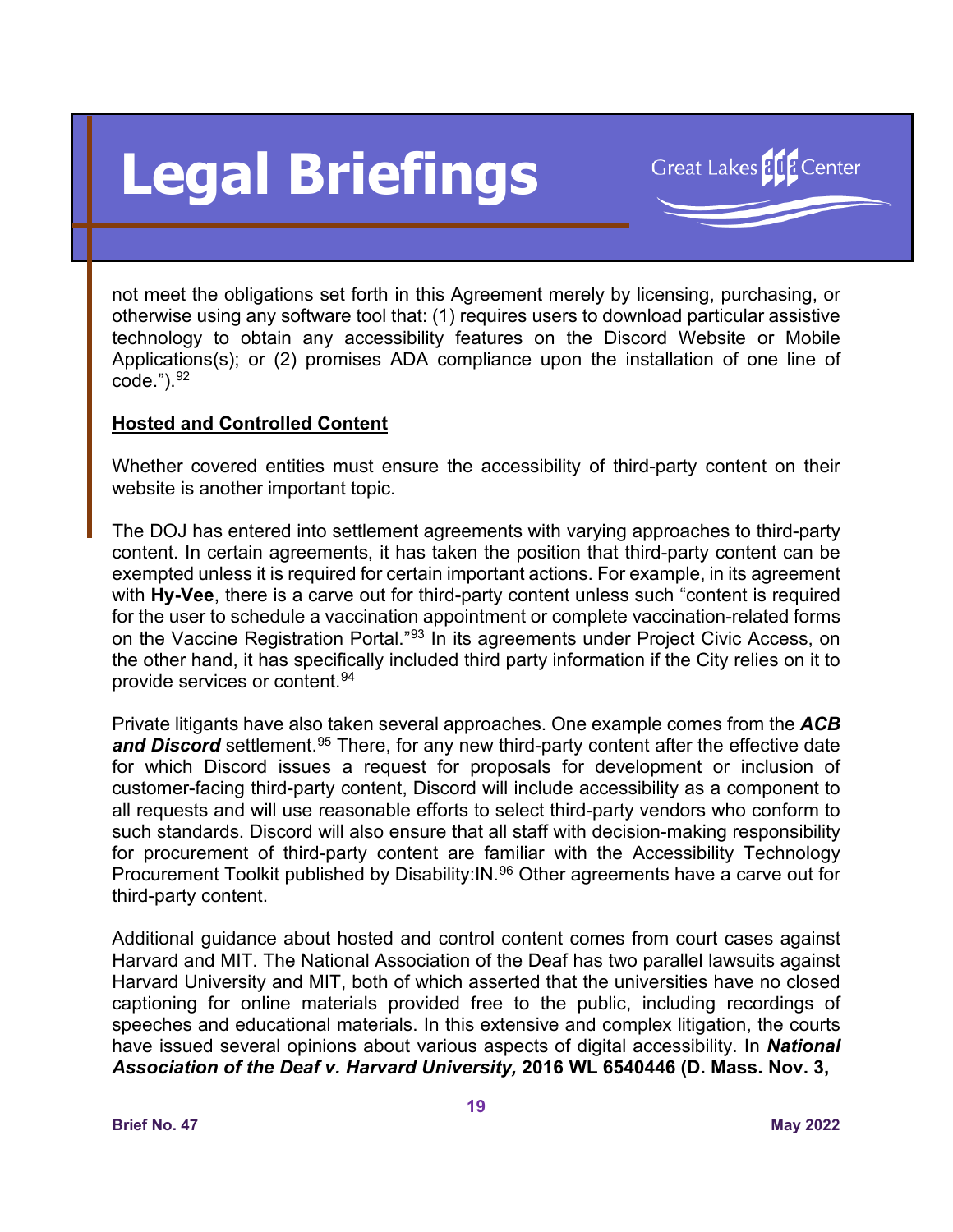**2016)** and *National Association of the Deaf v. MIT***, 2016 WL 6652471 (D. Mass. Nov. 4, 2016),** the courts rejected the Universities' argument that Title III did not apply to the accessibility of online content and that captioning was a fundamental alteration of content.[97](#page-27-22)

Harvard later moved for judgment on the pleadings asserting, among other arguments, that it could not be liable for content on websites hosted by third parties, such as Harvard on YouTube, Harvard on iTunes and Harvard on SoundCloud. In *National Association of the Deaf v. Harvard University,* **2019 WL 1409302 (D. Mass. March 28, 2019)**, the court stated that the outcome of this argument depends on information it did not yet have: whether the university arranges for the content to appear on its platform, and whether the university has control over how the content is displayed. $98$ 

Harvard also argued that it cannot be held liable as the Communications Decency Act (CDA) limits website operators from being treated as the publisher of material posted on the website by third party users. The court noted that the CDA limits liability for two types of content. First, the CDA limits liability for "embedded content," meaning content that is hosted on a third-party site that does not belong to the university that is then linked, in its existing form, to content on a university platform. For this narrow group, the court granted judgment on the pleadings.

But the court found that it was premature to dismiss the claims about "third party content," meaning content posted on a Harvard platform that the university did not create, produce, or substantially alter. The court stated that it needed more information to assess if the kind of content in the litigation was actually "third party content." *See also Nat'l Ass'n of the Deaf v. MIT,* **2019 WL 1409301 (D. Mass. Mar. 28, 2019)** (adopting reasoning from Harvard decision)

Shortly after this decision, Harvard<sup>[99](#page-27-24)</sup> entered a consent decree resolving this case, with MIT<sup>[100](#page-28-0)</sup> following shortly after. Per the agreements, the Universities agreed to implement new guidelines to make their websites and online resources accessible for people who are deaf and hard of hearing, as well as provide captioning for publicly-available online content, including video and audio content posted on their university sites, YouTube, Vimeo, Soundcloud pages, certain live-streaming events, and online courses. Also, there is now a process to request captioning for previously posted content within certain timeframes. There is a requirement to have industry-standard live captioning for certain University-wide live-streamed events, and a process for responding to requests for live captioning for all other live-streamed event.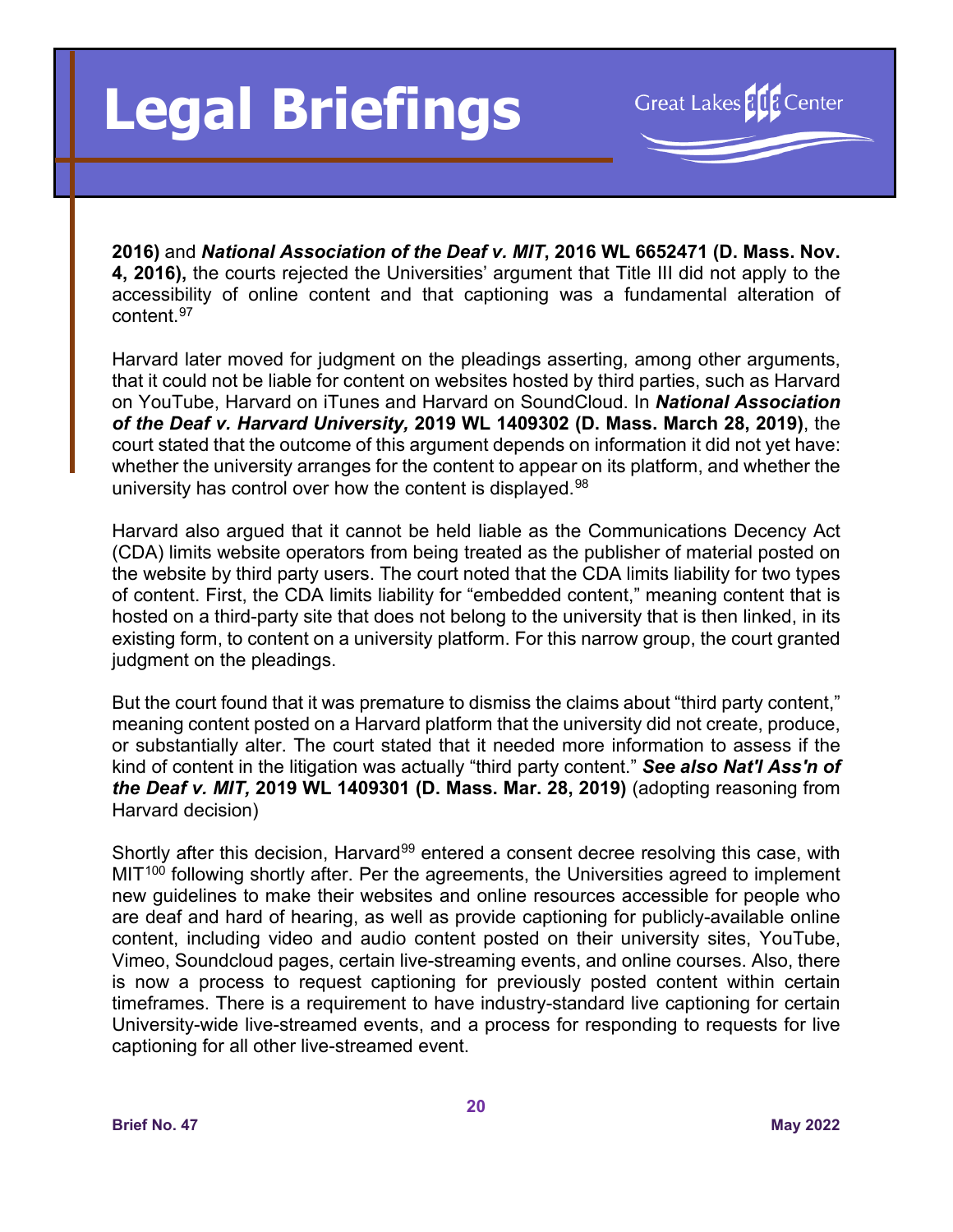### **Lessons from Settlement Agreements**

Entities looking to revamp their accessibility policies, practices and procedures should review and consider the steps required by recent settlement agreements, especially ones entered with the DOJ. Common tips from digital accessibility settlements include: (1) drafting and implementing website accessibility policies; (2) maintaining an employee as web accessibility coordinator; (3) training website content personnel on how to conform content and services to WCAG 2.1 AA; (4) adding accessibility to performance review of employees; (5) ensuring automated, manual, and user testing with individuals with different disabilities; (6) retaining an independent consultant to evaluate website and online services and do annual evaluations; (7) ensuring the website has an accessible link for feedback; (8) have a set period of time to take reasonable steps to remediate issues; and (9) focusing on accessibility during procurement process.

#### **Other Technologies**

While there are countless other kinds of digital technology – and interesting cases involving such technology – this legal brief does not touch on all of them. However, here are a few highlights regarding other kinds of digital technology.

In *Panarra v. HTC Corp.*, **2022 WL 1128557 (W.D.N.Y. Apr. 15, 2022),** the plaintiff filed a lawsuit against an online Virtual Reality subscription service called "Viveport Infinity", which has been referred to as "the Netflix of VR," for failing to offer captioning.<sup>101</sup> The defendant filed a motion to dismiss, which the court denied. It explained that a VR subscription, like Netflix, is a place of public accommodation even though it has no tie to a physical place. It further concluded that the plaintiff was not trying to regulate content such as goods offered at a store; instead, the plaintiff was seeking access to the same content due to failure to provide auxiliary aids and services. Without opining as to what the standard would be, the court said whether the defendant had sufficient control to ensure captioning was a question of fact.

There is pending litigation about the accessibility of several podcast streaming services. In December 2021, NAD filed *NAD v. Sirius XM, Stitcher Media and Pandora***, 21-cv-10542 (S.D. N.Y. filed 12/9/2021)**, asserting that the podcast streaming services do not provide transcripts, thereby failing to ensure effective communication for deaf and hard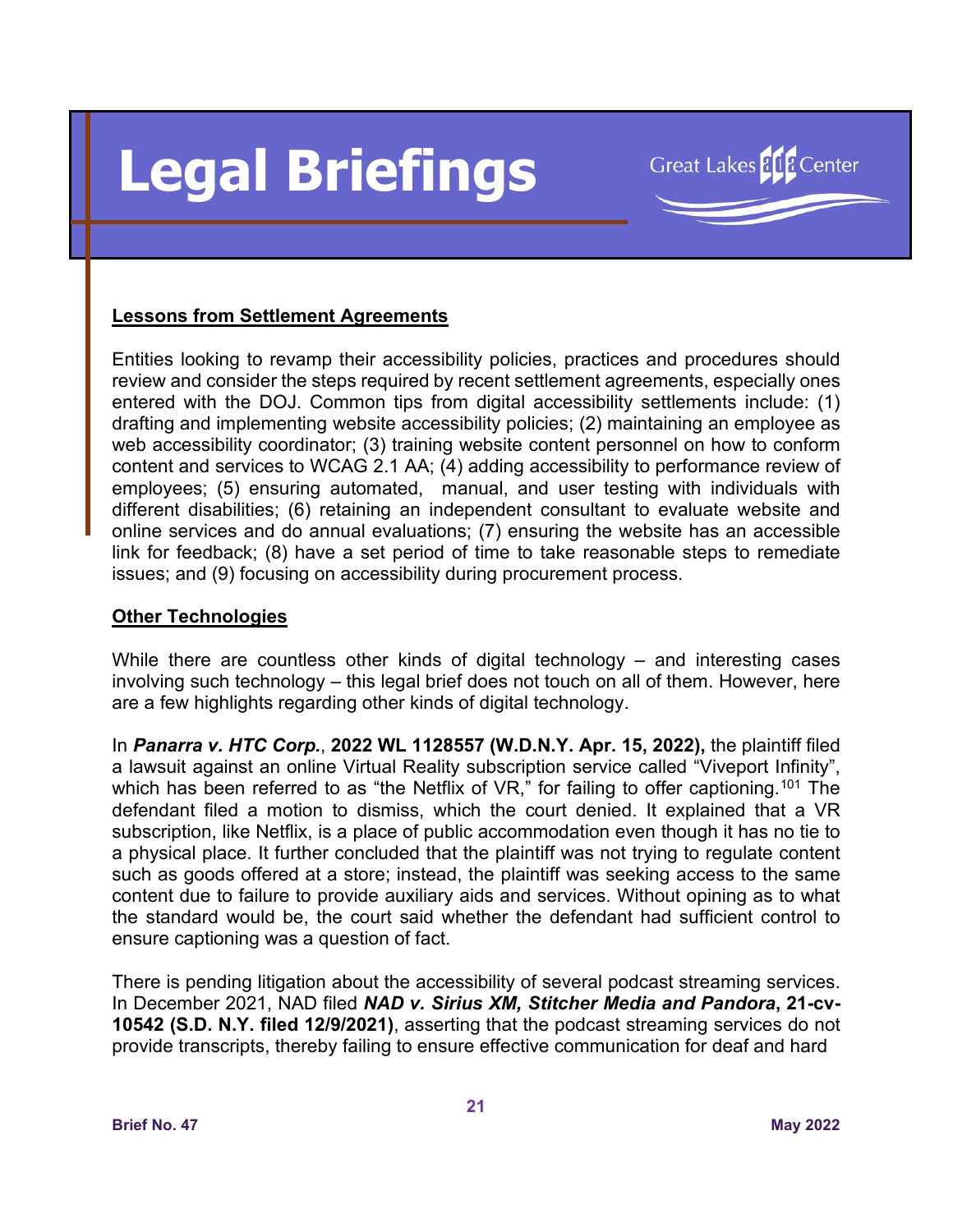of hearing people.<sup>[102](#page-28-2)</sup> This case is now stayed as the parties discuss possible resolution through Structured Negotiation.

Accessibility of kiosks is another important topic, as more and more entities rely on kiosks to capture information. In *National Federation of the Blind v. Wal-Mart***, 2021 WL 4750521 (D. Md. Oct. 12, 2021)**, the issue was whether the ADA required Wal-Mart to make their self-serve kiosks accessible for blind users. [103](#page-28-3) Blind shoppers were able to enter their financial information into a tactile numeric keypad; however, for all other parts of the transaction, associates were trained to assist blind shoppers. The court found for Wal-Mart in this case. It noted that the plaintiff's had brought an accessible design claim, but the 2010 ADA Standards did not govern kiosks. The plaintiffs also asserted that the inaccessible kiosk violated the ADA's requirement to provide necessary auxiliary aids and services. Here, the court found that staff assistance was sufficient to provide effective communication in retail transaction, distinguishing this situation from voting and noting that sensitive financial info can be entered privately.

In *Vargas, ACB v. Quest*, **2021 WL 5989961 (C.D. Cal. Oct 15, 2021),** ACB filed a lawsuit against Quest because it required patients to use a visual, touchscreen, selfservice kiosk to enter personal information to check in, but the kiosk was not accessible for blind users and trained staff were not regularly available to ensure communication access.<sup>[104](#page-28-4)</sup> During the parties' summary judgment briefing, the DOJ filed a Statement of Interest where it opined that Quest must provide auxiliary aids and services to afford its patients a "like experience" and a full and equal opportunity to enjoy its services, including its self-service kiosks as kiosks are services.[105](#page-28-5) Quest attempted to paint the plaintiff's request as one for "special goods" that are not required under the ADA; the court rejected that argument, explaining that the plaintiff's request was one for access to the goods currently being made available. *See also Social Security Kiosk Settlement* **(March 2020)** (agreeing to improve visitor intake processing kiosks (VIPr kiosks) at field offices – redesign with access expert).[106](#page-28-6)

### **Title I (Employment)**

Title I of the ADA prohibits employers from discriminating against qualified individuals with a disability regarding "job application procedures, the hiring, advancement, or discharge of employees, employee compensation, job training, and other terms, conditions and privileges of employment."[107](#page-28-7) As more employers rely on digital technology on the worksite and during the application process, the more likely we are to see digital cases arise under Title I.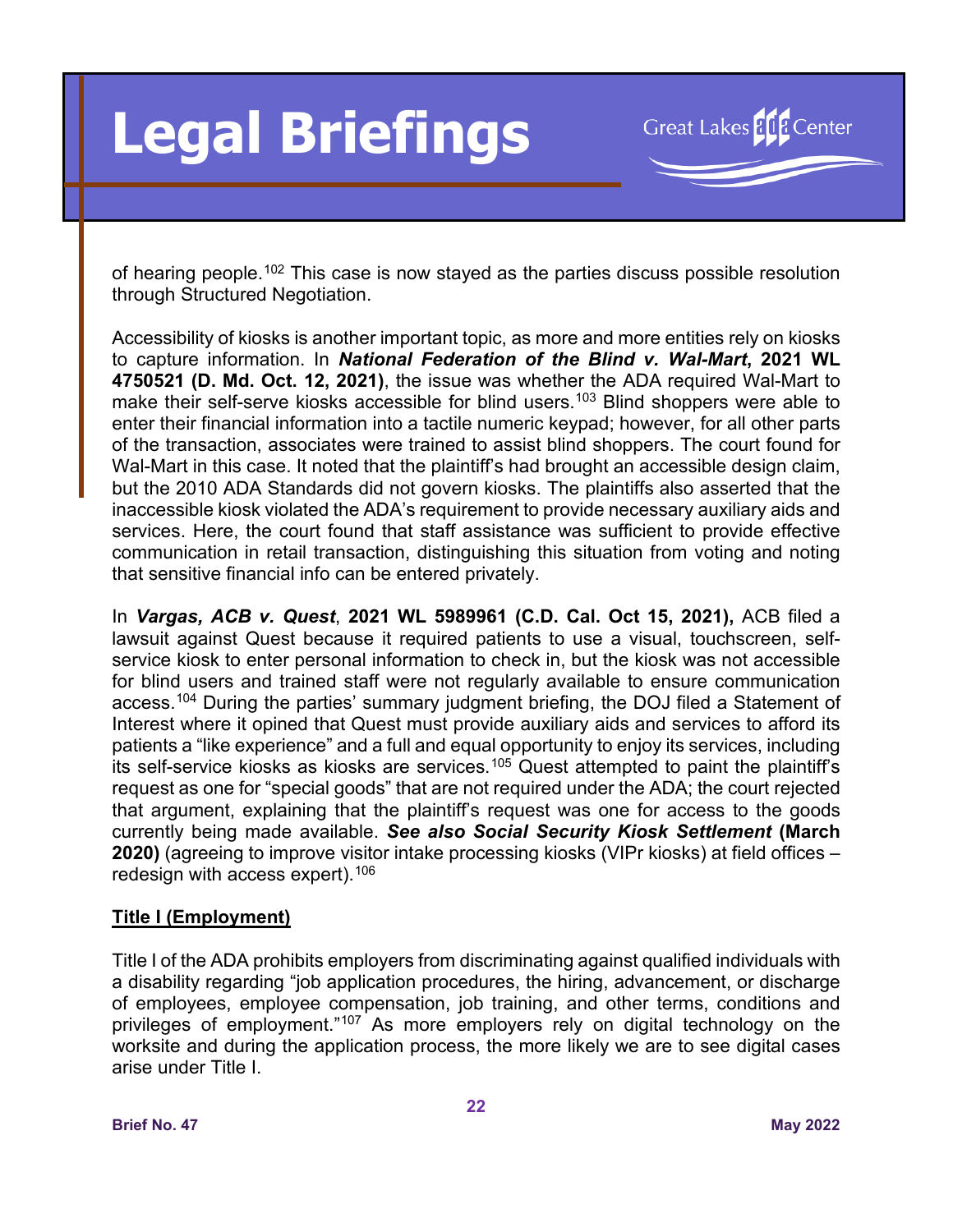In *Murad v. Amazon***, 19-cv-12578 (E.D. Mich.) (settled July 2020)**, the plaintiff tried to apply for a virtual customer service position.<sup>[108](#page-28-8)</sup> However, the technology required to do the job was not accessible with Voiceover, the Apple text-to-speech screen reading software. Amazon resolved this case through a settlement where it agreed to implement accessible technology that will allow blind people to work from home as Amazon customer service representatives. For this plaintiff specifically, she was offered a work-from-home position upon successful completion of the application process as well as an undisclosed monetary settlement.

Similarly, in *Bartleson v. Miami-Dade County School Board,* **18-cv-21605 (S.D. Fla. Feb. 25, 2019),** a blind counselor and clinician who had worked for school system for 27 years brought a lawsuit under Titles I and II of the ADA challenging the lack of accessibility with her school system's websites, forms and software applications.<sup>109</sup> As a result of the inaccessible technology, she had been forced to rely on help from a sighted coworker to do her job, such as completing student progress notes, and accessing her employment benefit information. She entered into a consent decree, where the school system resolved the case by agreeing to make its existing websites, forms and software accessible (and in the meantime, provide scheduled, dedicated assistance); procure only accessible software in the future; and pay plaintiff \$250,000 in monetary damages.

### **Section 508 of Rehabilitation Act of 1973, as Amended**

In 1998, Congress amended the Rehabilitation Act to require federal agencies to make their electronic and information technology accessible to people with disabilities.<sup>[110](#page-28-10)</sup> Specifically, Congress enacted Section 508, which required federal agencies to give employees with disabilities and members of the public access to information that is comparable to access provided by others. Section 508 also charged the U.S. Access Board with establishing standards for electronic and information technology, which were approved in April 2001 and enforceable as of June 25, 2001.<sup>[111](#page-28-11)</sup>

In 2017, the U.S. Access Board published the Section 508 refresh which updated its accessibility requirements incorporating WCAG 2.0. One recent example of a Section 508 claim is *NFB et al v. OPM et al,* **19-cv-06249 (N.D. Ill.).** [112](#page-28-12) In this case, OPM agreed to ensure that health benefit information is accessible to blind federal employees, retirees and other plan participants.

Great Lakes **808** Center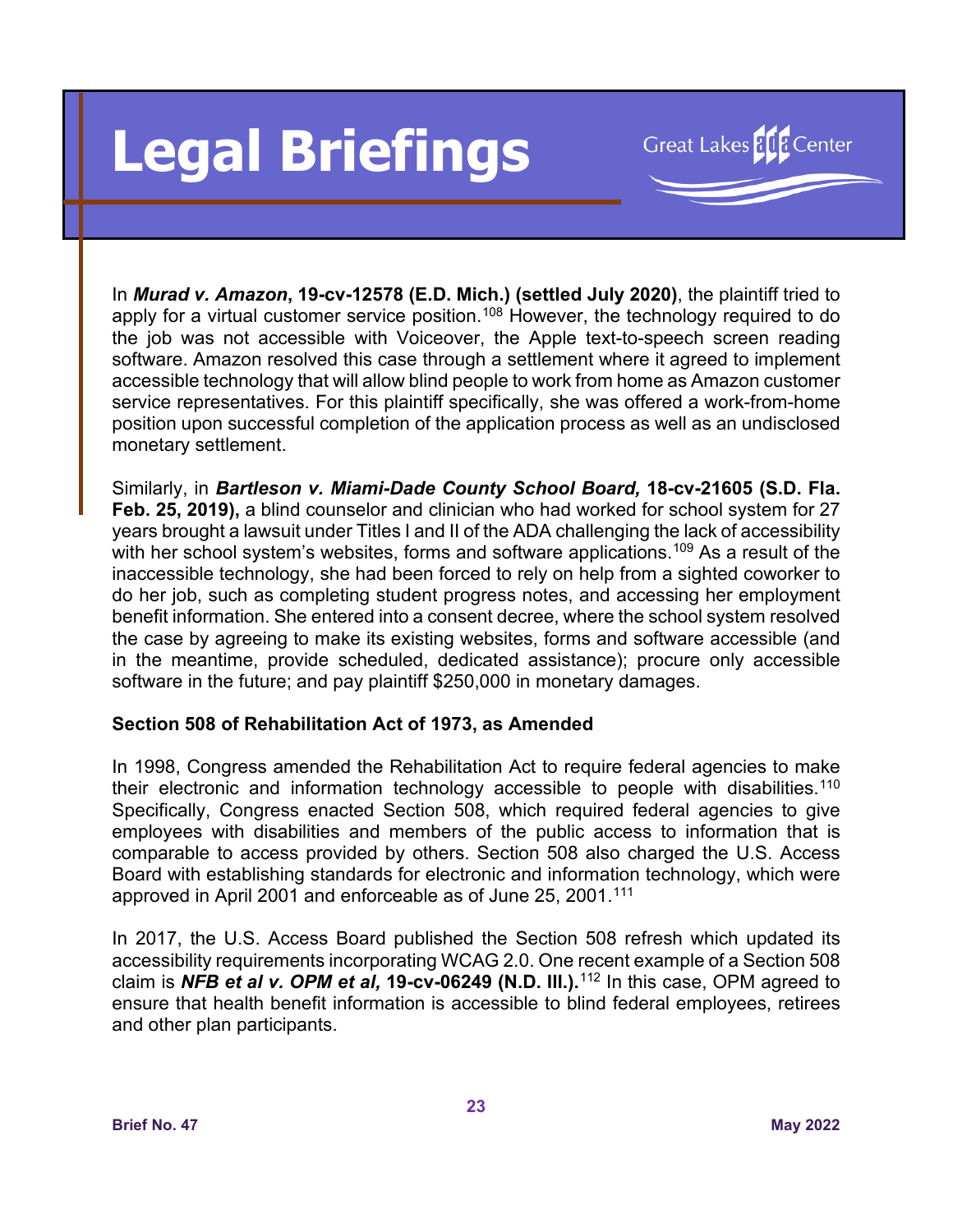### **Technical Standards and Resources**

Those interested in learning more about the technical standards for website access should review the Web Content Accessibility Guidelines, or WCAG, updated in December 2018, as WCAG 2.1. These standards are developed by Web Accessibility Initiative ("WAI") of the World Wide Web Consortium ("W3C"), and contain twelve guidelines for web access. Various resources exist to become familiar with these guidelines.

- WCAG 2.1:<https://www.w3.org/TR/WCAG21/>
- Technical Assistance
	- o How to Meet WCAG 2.1: A Customizable Quick Reference: <https://www.w3.org/WAI/WCAG21/quickref/>
	- o WebAim's WCAG 2 Checklist:<https://webaim.org/standards/wcag/checklist>

There are a number of resources that exist to evaluate a website's accessibility. The World Wide Web Consortium compiled a list of various sites that assess website accessibility: [www.w3.org/WAI/ER/tools/complete](http://www.w3.org/WAI/ER/tools/complete) and [https://www.w3.org/WAI/test](https://www.w3.org/WAI/test-evaluate/preliminary/)[evaluate/preliminary/](https://www.w3.org/WAI/test-evaluate/preliminary/)

Attorney Lainey Feingold maintains a list of accessibility consultants: [www.lflegal.com/resources/#consult](http://www.lflegal.com/resources/) and usability testing: [www.lflegal.com/resources/#test](http://www.lflegal.com/resources/)

The ADA National Network also provides technical assistance on website accessibility issues. To reach your local center, contact (800) 949-4ADA or [www.adata.org.](http://www.adata.org/)

### **Conclusion**

Accessibility barriers can completely prevent a person with a disability from navigating a website or enjoying the services it has to offer. As more aspects of society shift from the physical to virtual space—especially during the COVID-19 pandemic—the more important it is to ensure that everyone has access to the digital world. Even without regulations on website accessibility, the DOJ has made its position clear through technical assistance guidance and its own enforcement initiatives. DOJ settlements offer robust examples to covered entities about the steps to put in place to develop, implement and maintain effective accessibility policies, practices and procedures. This is an issue that is hugely important now and for the foreseeable future.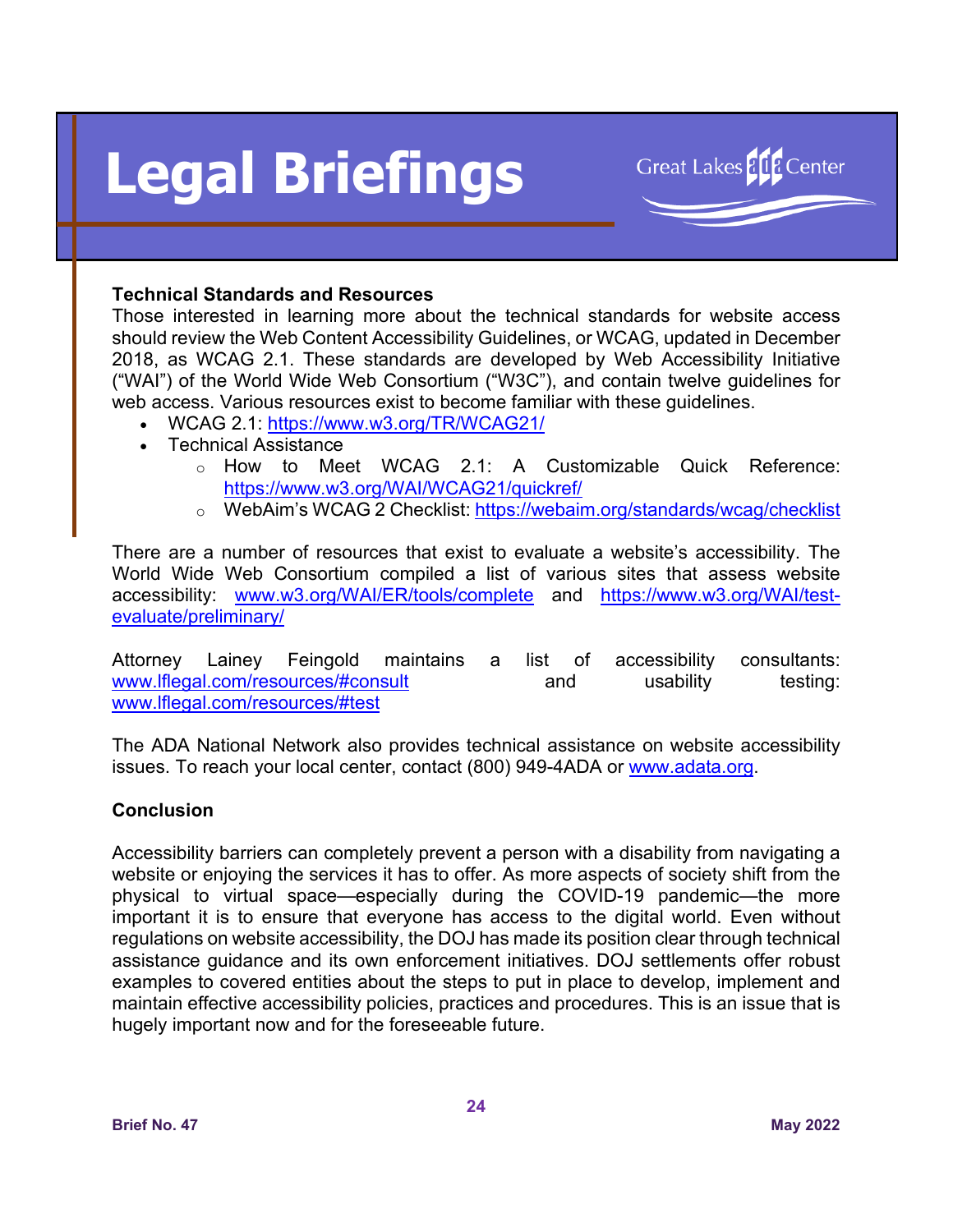<span id="page-24-0"></span> $1$  This legal brief was written by Barry C. Taylor, Vice President of Systemic Litigation and Civil Rights and Rachel M. Weisberg, Managing Attorney, with Equip for Equality, the Illinois Protection and Advocacy Agency (P&A). Equip for Equality is providing this information under a subcontract with the Great Lakes ADA Center.

<span id="page-24-1"></span> $242$  U.S.C. § 12101(b)(1).

<span id="page-24-2"></span><sup>3</sup> Nondiscrimination on the Basis of Disability; Accessibility of Web Information and Services of State and Local Government Entities and Public Accommodations, 75 Fed. Reg. 142, 43461 (proposed July 26, 2010), *available at* [http://www.gpo.gov/fdsys/pkg/FR-2010-07-26/pdf/2010-18334.pdf](http://www.gpo.gov/fdsys/pkg/FR-2010-07-26/pdf/2010-18334.pdf#page=1)

<span id="page-24-3"></span><sup>4</sup> 42 U.S.C. § 12132 (emphasis added).

<span id="page-24-4"></span><sup>5</sup> Department of Justice, Accessibility of State and Local Government Websites to People with Disabilities (June 2003), *available at* <http://www.ada.gov/websites2.htm>

<span id="page-24-5"></span><sup>6</sup> Nondiscrimination on the Basis of Disability; Accessibility of Web Information and Services of State and Local Government Entities and Public Accommodations, 75 Fed. Reg. 142, 43464 (proposed July 26, 2010), *available at* [http://www.gpo.gov/fdsys/pkg/FR-2010-07-26/pdf/2010-18334.pdf](http://www.gpo.gov/fdsys/pkg/FR-2010-07-26/pdf/2010-18334.pdf#page=1)

<span id="page-24-6"></span><sup>7</sup> *Meyer v. Walthall*, 528 F. Supp. 3d 928 (S.D. Ind. 2021).

<span id="page-24-7"></span><sup>8</sup> *Id*. at 958-59.

<span id="page-24-8"></span><sup>9</sup> *Id*. at 959.

<span id="page-24-9"></span><sup>10</sup> *Payan v. Los Angeles Cmty. Coll. Dist.*, 2019 WL 9047062 (C.D. Cal. Apr. 23, 2019).

<span id="page-24-10"></span><sup>11</sup> *Martin v. Metro. Atlanta Rapid Transit Auth.*, 225 F. Supp. 2d 1362 (N.D. Ga. 2002).

<span id="page-24-11"></span><sup>12</sup> *Id.* at 1377 (quoting 49 C.F.R. § 37.167(f)).

<span id="page-24-12"></span><sup>13</sup> Settlement Agreement Between the United States of America and the City of Killeen, Texas, Under the Americans with Disabilities Act (June 29, 2021), *available at* [https://www.ada.gov/killeen\\_tx\\_pca/killeen\\_sa.html](https://www.ada.gov/killeen_tx_pca/killeen_sa.html)

<span id="page-24-13"></span><sup>14</sup> Settlement Agreement Between the United States of America and the City of Trinidad, Colorado, Under the Americans with Disabilities Act (2018), *available at* [https://www.ada.gov/trinidad\\_pca\\_sa.html](https://www.ada.gov/trinidad_pca_sa.html)

<span id="page-24-14"></span><sup>15</sup> Settlement Agreement Between the City and County of Denver, Colorado, Under the Americans with Disabilities Act (Jan. 8, 2018), available at [https://www.ada.gov/denver\\_pca/denver\\_sa.html](https://www.ada.gov/denver_pca/denver_sa.html)

<span id="page-24-15"></span><sup>16</sup> Settlement Agreement Between the United States of America and the City of Milwaukee, Wisconsin (June 17, 2016), *available at* [https://www.ada.gov/milwaukee\\_pca/milwaukee\\_sa.html](https://www.ada.gov/milwaukee_pca/milwaukee_sa.html)

<span id="page-24-16"></span><sup>17</sup> 42 U.S.C. § 12182(a) (emphasis added).

<span id="page-24-17"></span><sup>18</sup> 42 U.S.C. § 12181(7); 28 C.F.R. § 36.104.

<span id="page-24-18"></span><sup>19</sup> *Id*.

<span id="page-24-19"></span> $^{20}$  Ltr. from Deval L. Patrick, Assistant Attorney General, Civil Rights Division, Department of Justice, Sept. 9, 1996, *available at* [http://www.justice.gov/crt/foia/readingroom/frequent\\_requests/ada\\_tal/tal712.txt](http://www.justice.gov/crt/foia/readingroom/frequent_requests/ada_tal/tal712.txt)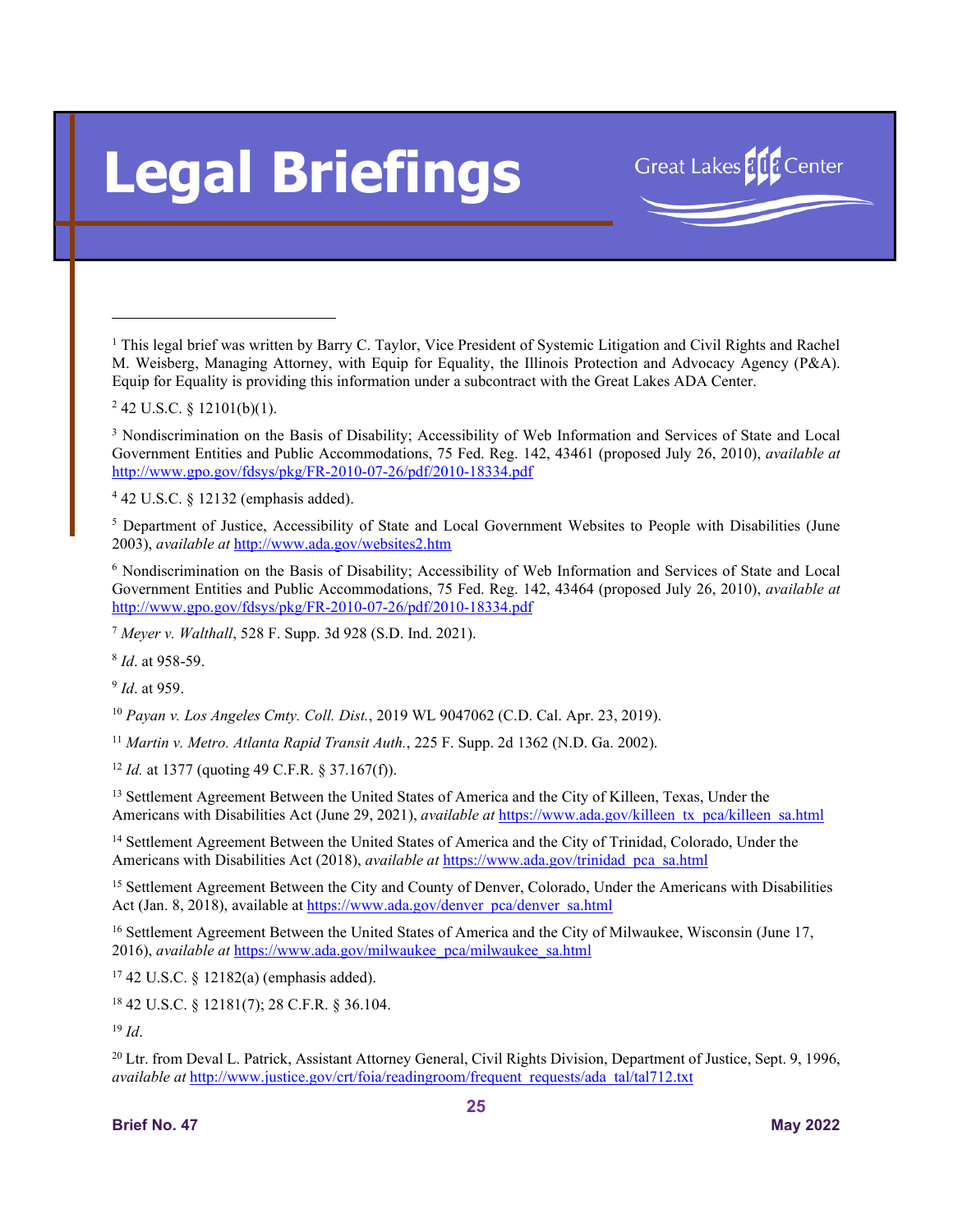<span id="page-25-0"></span><sup>21</sup> Brief of the United States as Amicus Curiae in Support of Appellant, *Hooks v. OKBridge, Inc.*, No. 99-50891, (5th Cir. June 30, 2000) *available at* [www.justice/gov/crt/briefs/hooks.htm](http://www.justice/gov/crt/briefs/hooks.htm)

<span id="page-25-1"></span><sup>22</sup> *Id*. at 7.

<span id="page-25-2"></span><sup>23</sup> *Id*. at 12.

<span id="page-25-3"></span><sup>24</sup> *Id*. at 17.

<span id="page-25-4"></span><sup>25</sup> DOJ Letter to Congressman Ted Budd, Sept. 25, 2018, available at [https://www.lflegal.com/2018/09/doj](https://www.lflegal.com/2018/09/doj-cut/#Full-text-of-September-25-2018-Letter-From-the-US-Department-of-Justice)[cut/#Full-text-of-September-25-2018-Letter-From-the-US-Department-of-Justice](https://www.lflegal.com/2018/09/doj-cut/#Full-text-of-September-25-2018-Letter-From-the-US-Department-of-Justice)

<span id="page-25-5"></span><sup>26</sup> *Id*.

<span id="page-25-6"></span><sup>27</sup> *See* Press Release, Department of Justice, Justice Department Issues Web Accessibility Guidance Under the Americans with Disabilities Act (Mar. 22, 2022), *available at* [https://www.justice.gov/opa/pr/justice-department](https://www.justice.gov/opa/pr/justice-department-issues-web-accessibility-guidance-under-americans-disabilities-act)[issues-web-accessibility-guidance-under-americans-disabilities-act;](https://www.justice.gov/opa/pr/justice-department-issues-web-accessibility-guidance-under-americans-disabilities-act) Guidance on Web Accessibility and the ADA, *available at* <https://beta.ada.gov/web-guidance/>

<span id="page-25-7"></span><sup>28</sup> *Id*.

<span id="page-25-8"></span><sup>29</sup> *Id*.

<span id="page-25-9"></span><sup>30</sup> *See [https://www.reginfo.gov/public/jsp/eAgenda/StaticContent/201510/Statement\\_1100.html.](https://www.reginfo.gov/public/jsp/eAgenda/StaticContent/201510/Statement_1100.html)*

<span id="page-25-10"></span><sup>31</sup> [https://www.reginfo.gov/public/jsp/eAgenda/InactiveRINs\\_2017\\_Agenda\\_Update.pdf](https://www.reginfo.gov/public/jsp/eAgenda/InactiveRINs_2017_Agenda_Update.pdf)

<span id="page-25-11"></span><sup>32</sup> Settlement Agreement Between the City and County of Denver, Colorado, Under the Americans with Disabilities Act (Jan. 8, 2018), available at [https://www.ada.gov/denver\\_pca/denver\\_sa.html](https://www.ada.gov/denver_pca/denver_sa.html)

<span id="page-25-12"></span><sup>33</sup> See, e.g., Settlement Agreement Under the Americans with Disabilities Act Between the United States of America and Rite Aid Corporation (Nov. 1, 2021), available a[t https://www.ada.gov/rite\\_aid\\_sa.pdf](https://www.ada.gov/rite_aid_sa.pdf)

<span id="page-25-13"></span><sup>34</sup> *E.g.*, *Pallozzi v. Allstate Life Ins. Co.*, 198 F.3d 28 (2d Cir. 1999); *Parker v. Metro. Life Ins. Co.*, 121 F.3d 1006 (6th Cir. 1997); *Ford v. Schering-Plough Corp*., 145 F.3d 601 (3d Cir. 1998); *Weyer v. Twentieth Century Fox Film Corp.*, 198 F.3d 1104 (9th Cir. 2000).

<span id="page-25-14"></span><sup>35</sup> *See Carparts Distrib. Ctr., Inc. v. Auto. Wholesaler's Ass'n of New England, Inc.*, 37 F.3d 12 (1st Cir. 1994); *Doe v. Mutual of Omaha Ins. Co.*, 179 F.3d 557 (7th Cir. 1999).

<span id="page-25-15"></span><sup>36</sup> *See Parker v. Metropolitan Life Insurance Co.*, 121 F.3d 1006 (6th Cir. 1997); *Ford*, 145 F.3d 601; *Weyer*, 198 F.3d 1104.

<span id="page-25-16"></span><sup>37</sup> *Carparts*, 37 F.3d 12.

<span id="page-25-17"></span><sup>38</sup> Title V of the ADA creates limitations for the application of insurance policies; thus, courts that find insurance policies subject to Title III of the ADA, qualify this finding as subject to the safe harbor provision in Section 501(c) of Title V. *See, e.g.*, *Pallozzi*, 198 F.3d at 33.

<span id="page-25-18"></span><sup>39</sup> *Carparts*, 37 F.3d at 19.

<span id="page-25-19"></span><sup>40</sup> *Id*.

<span id="page-25-20"></span><sup>41</sup> *Id*. (citing 42 U.S.C. § 12101(b)).

<span id="page-25-21"></span><sup>42</sup> *Id*. at 20.

<span id="page-25-22"></span><sup>43</sup> *Doe*, 179 F.3d at 559 (emphasis added).

<span id="page-25-23"></span><sup>44</sup> *Nat'l Ass'n of the Deaf, et al, v. Netflix, Inc.* 869 F. Supp. 2d 196 (D. Mass. 2012).

<span id="page-25-24"></span><sup>45</sup> Statement of Interest of the United Statements of America in Opposition to Defendant's Motion for Judgment on the Pleadings, *Nat'l Ass'n of the Deaf v. Netflix, Inc.*, 3:11-cv-30168 (D. Mass. May 15, 2012), *available at*  [http://www.ada.gov/briefs/netflix\\_SOI.pdf](http://www.ada.gov/briefs/netflix_SOI.pdf)

<span id="page-25-25"></span><sup>46</sup> *Netflix*., 869 F. Supp. 2d at 201.

**Brief No. 47 May 2022**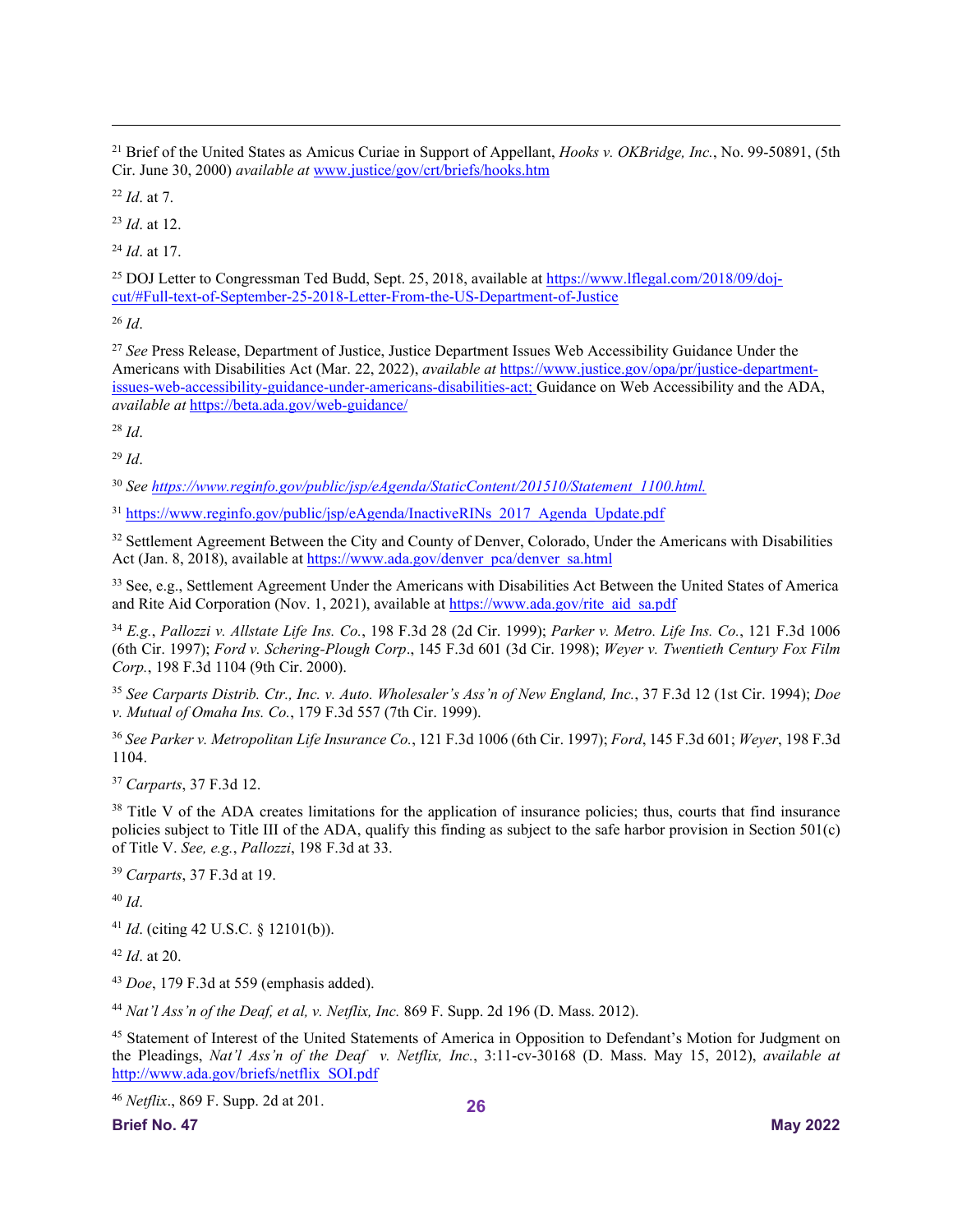<span id="page-26-0"></span><sup>47</sup> Press Release, Disability Rights Education and Defense Fund, Netflix and National Association of the Deaf (NAD) Reach Historic Agreement to Provide 100% Closed Captioning in On-Demand Streaming Content Within Two Years (Oct. 10, 2012), *available at* http://dredf.org/captioning/netflix-press-release-10-10-12.pdf

<span id="page-26-1"></span><sup>48</sup> Consent Decree, *Nat'l Ass'n of the Deaf v. Netflix, Inc*., No. 11-30168-MAP (D. Mass. Oct. 9, 2012), *available at* http://dredf.org/captioning/netflix-consent-decree-10-10-12.pdf

<span id="page-26-2"></span><sup>49</sup> *Wright v. Thread Experiment*, 2021 WL 243604 (S.D. Ind. Jan 22, 2021).

<span id="page-26-3"></span><sup>50</sup> *Mejico v. Alba Web Designs, LLC*, 515 F.Supp.3d 424 (W.D. Va. 2021).

<span id="page-26-4"></span><sup>51</sup> *Id*. at 434.

<span id="page-26-5"></span><sup>52</sup> *Weyer*, 198 F.3d 1104 (holding that insurance policy was not subject to Title III because it lacked a connection with an actual physical place).

<span id="page-26-6"></span><sup>53</sup> *Parker v. Metro. Life Ins. Co.*, 121 F.3d 1006 (6th Cir. 1997).

<span id="page-26-7"></span><sup>54</sup> *Ford*, 145 F.3d at 612-13 (finding insurance policy outside the scope of Title III because there was no "nexus" between the challenged policy and the services offered to the public from the insurance office).

<span id="page-26-8"></span><sup>55</sup> *Rendon*, 294 F.3d 1279.

<span id="page-26-9"></span><sup>56</sup> *Id*. at 1283.

<span id="page-26-10"></span><sup>57</sup> *Id*. at 1286.

<span id="page-26-11"></span><sup>58</sup> *Mahoney v. Bittrex, Inc.*, 2020 WL 212010 (E.D. Pa. Jan. 14, 2020).

<span id="page-26-12"></span><sup>59</sup> *Cullen v. Netflix, Inc.*, 880 F. Supp. 2d 1017, 1023 (N.D. Cal. 2012) (citing *Weyer,* 198 F.3d at 1114).

<span id="page-26-13"></span><sup>60</sup> *Id.* at 1024.

<span id="page-26-14"></span><sup>61</sup> *Murphy v. Bob Cochran Motors, Inc.,* 2020 WL 6731130 (W.D. Pa. Aug. 4, 2020).

<span id="page-26-15"></span><sup>62</sup> *Haynes v. Dunkin' Donuts,* 741 Fed.Appx. 752 (11th Cir. July 31, 2018).

<span id="page-26-16"></span><sup>63</sup> *Castillo v. Jo-Ann Stores, LLC,* 2018 WL 838771 (N.D. Oh. Feb. 13, 2018).

<span id="page-26-17"></span><sup>64</sup> *Gil v. Winn-Dixie Stores, Inc.*, 257 F. Supp. 3d 1340 (S.D. Fla. 2017), *vacated and remanded*, 993 F.3d 1266 (11th Cir. 2021), *opinion vacated on reh'g,* 21 F.4th 775 (11th Cir. 2021), and *appeal dismissed and remanded,* 21 F.4th 775 (11th Cir. 2021).

<span id="page-26-18"></span><sup>65</sup> 42 U.S.C. § 12182(a) (2014) (emphasis added).

<span id="page-26-19"></span><sup>66</sup> *Pallozzi,* 198 F.3d at 33.

<span id="page-26-20"></span><sup>67</sup> *Winegard v. Newsday*, 556 F.Supp.3d 173 (E.D.N.Y 2021).

<span id="page-26-21"></span><sup>68</sup> https://www.access-board.gov/ict

<span id="page-26-22"></span> $69$  14 CFR 382.43(c)(3), available at https://www.law.cornell.edu/cfr/text/14/382.43

<span id="page-26-23"></span> $70$  Settlement Agreement Under the Americans with Disabilities Act Between the United States of America and Hy-Vee (Nov. 30, 2021), available at www.ada.gov/hy-vee\_sa.pdf

<span id="page-26-24"></span><sup>71</sup> Settlement Agreement Under the Americans with Disabilities Act Between the United States of America and Rite Aid (Nov. 1, 2021), available at https://www.ada.gov/rite\_aid\_sa.pdf

<span id="page-26-25"></span>72 Settlement Agreement Under the Americans with Disabilities Act Between the United States of America and Kroger (Jan. 28, 2022), available at https://www.ada.gov/kroger\_co\_sa.pdf

<span id="page-26-26"></span><sup>73</sup> Settlement Agreement Under the Americans with Disabilities Act Between the United States of America and Meijer (Feb. 2, 2022); available at https://www.ada.gov/meijer\_sa.pdf

<span id="page-26-27"></span>(April 11, 2022), available at <u>https://www.ada.gov/cvs\_s**2.p**df</u> <sup>74</sup> Settlement Agreement Under the Americans with Disabilities Act Between the United States of America and CVS

**Brief No. 47 May 2022**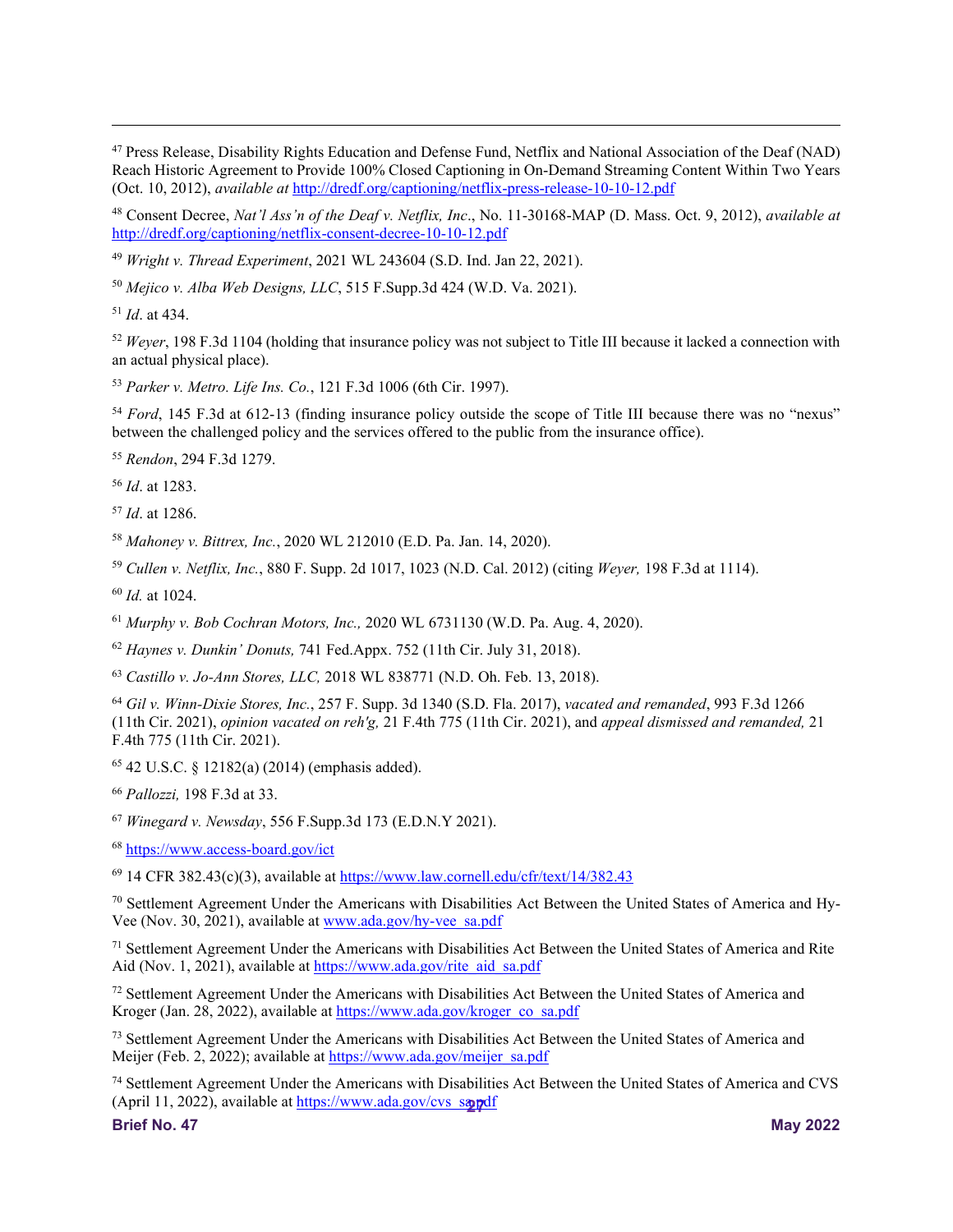<span id="page-27-0"></span><sup>75</sup> *Robles v. Domino's Pizza LLC*, 2017 WL 1330216 (C.D. Cal. Mar. 20, 2017).

<span id="page-27-1"></span><sup>76</sup> *Id*. at \*8.

<span id="page-27-2"></span><sup>77</sup> *Robles v. Domino's Pizza LLC*, 913 F.3d 898 (9th Cir. 2019).

<span id="page-27-3"></span><sup>78</sup> *Id*. at 911.

<span id="page-27-4"></span><sup>79</sup> *Gorecki v. Hobby Lobby,* 2017 WL 2957736 (C.D. Cal. June 15, 2017).

<span id="page-27-6"></span><sup>81</sup> *Meyer v. Walthall,* 528 F. Supp. 3d 928 (S.D. Ind. 2021).

<span id="page-27-7"></span><sup>82</sup> *Robles v. Domino's Pizza*, 2021 WL 2945562 (C.D. Cal. June 23, 2021).

<span id="page-27-8"></span><sup>83</sup> *Hindel v. Husted*, 2017 WL 432839 (S.D. Ohio Feb. 1, 2017).

<span id="page-27-9"></span><sup>84</sup> Settlement Agreement Between the National Federation of the Blind et al and the County of Alameda, *available at*: www.lflegal.com/2018/11/alameda-voting

<span id="page-27-10"></span><sup>85</sup> Settlement Agreement, *American Council of the Blind et al v. Hulu*, 17-cv-12285 (D. Mass.), *available at* https://dralegal.org/press/hulu-becomes-latest-streaming-service-to-commit-to-accessibility-for-blind-users/

<span id="page-27-11"></span><sup>86</sup> Guidance on Web Accessibility and the ADA, *available at* https://beta.ada.gov/web-guidance/

<span id="page-27-12"></span><sup>87</sup> *Robles v. Domino's Pizza*, 2021 WL 2945562, at \*8 (C.D. Cal. June 23, 2021).

<span id="page-27-13"></span><sup>88</sup> Overlay Fact Sheet, available at https://overlayfactsheet.com

<span id="page-27-14"></span><sup>89</sup> *Murphy v. Eyebobs, LLC*, 21-cv-17 (W.D. Penn. Filed Jan. 7, 2021).

<span id="page-27-15"></span><sup>90</sup> *Murphy v. Eyebobs*, 21-cv-00017 (W.D. Penn. entered Oct. 6, 2021), available at http://equalentry.com/wpcontent/uploads/2022/03/Eyebobs-Opinion.pdf

<span id="page-27-16"></span><sup>91</sup> *LightHouse et al. v. ADP, Inc. et al.*, No. 4:20-cv-09020-HSG (N.D. Cal. executed Oct. 21, 2021), available at https://dralegal.org/wp-content/uploads/2021/12/LightHouse-ADP-Settlement-Agreement-FINAL-10-18-21.pdf

<span id="page-27-17"></span><sup>92</sup> Settlement Between the American Council of the Blind and Discord (Oct. 2021), *available at*  https://www.lflegal.com/2021/10/discord-agreement/

<span id="page-27-18"></span>93 Settlement Agreement Under the Americans with Disabilities Act Between the United States of America and Hy-Vee (Nov. 30, 2021), available at www.ada.gov/hy-vee\_sa.pdf

<span id="page-27-19"></span>94 Settlement Agreement Between the United States of America and the City of Trinidad, Colorado, Under the Americans with Disabilities Act (2018), *available at* https://www.ada.gov/trinidad\_pca\_sa.html; Settlement Agreement Between the City and County of Denver, Colorado, Under the Americans with Disabilities Act (Jan. 8, 2018), available at https://www.ada.gov/denver\_pca/denver\_sa.html; Settlement Agreement Between the United States of America and the City of Milwaukee, Wisconsin (June 17, 2016), *available at*  https://www.ada.gov/milwaukee\_pca/milwaukee\_sa.html

<span id="page-27-20"></span><sup>95</sup> Settlement Between the American Council of the Blind and Discord (Oct. 2021), *available at*  https://www.lflegal.com/2021/10/discord-agreement/

<span id="page-27-21"></span><sup>96</sup> Accessible Technology Procurement Toolkit published by Disability:IN, available at https://private.disabilityin.org/procurementtoolkit

<span id="page-27-22"></span><sup>97</sup> *National Association of the Deaf v. Harvard University,* 2016 WL 6540446 (D. Mass. Nov. 3, 2016); *National Association of the Deaf v. MIT*, 2016 WL 6652471 (D. Mass. Nov. 4, 2016).

<span id="page-27-23"></span><sup>98</sup> *Nat'l Ass'n of the Deaf v. Harvard University,* 2019 WL 1409302 (D. Mass. March 28, 2019).

<span id="page-27-24"></span><sup>99</sup> NAD v. Harvard, consent decree, available at https://creeclaw.org/wp-content/uploads/2019/11/NAD-v-Harvard-Consent-Decree.pdf?eType=EmailBlastContent&eId=4cc687f3-ea3a-47c4-935f-19d1e5b56216

<span id="page-27-5"></span><sup>80</sup> *Id*. at \*4.